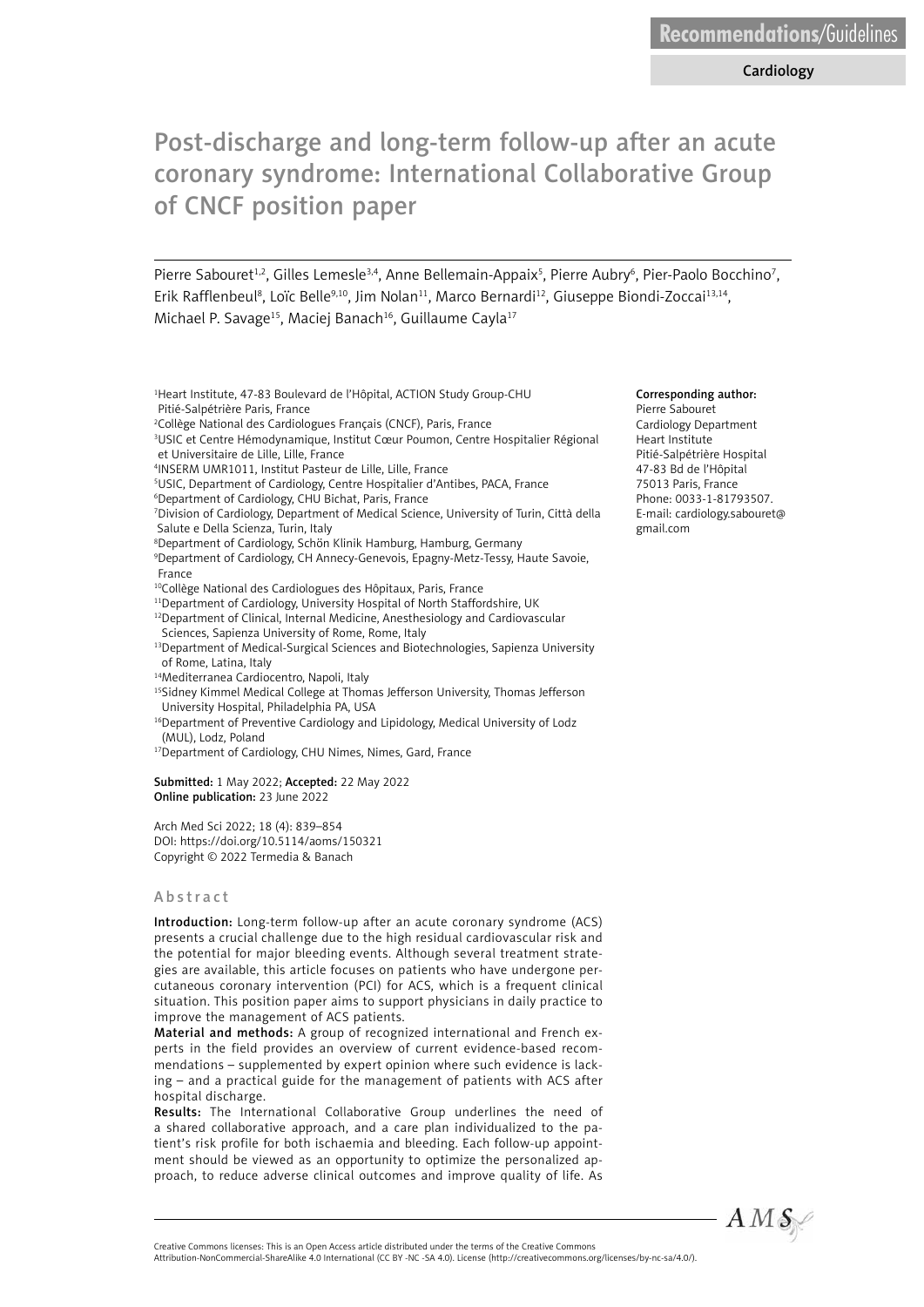risks – both ischaemic and haemorrhagic – evolve over time, the risk–benefit balance should be assessed in an ongoing dynamic process to ensure that patients are given the most suitable treatment at each time point. Conclusions: This Expert Opinion aims to help clinicians with a practical guide underlying the proven strategies and the remaining gaps of evidence to optimize the management of coronary patients.

Key words: acute coronary syndrome, follow-up, expert position paper, long-term care, percutaneous coronary intervention.

## Introduction

During the last decades, a dramatic decline has been observed in patients with acute myocardial infarction (AMI) in hospitalizations, case-fatality rates and long-term survival and events. This reflects the widespread application of evidence-based treatment such as reperfusion therapy during the acute stage as well as immediate and long-term implementation of preventive strategies. However, the recent years of the pandemic have reversed these positive trends and pose new challenges to healthcare providers and physicians.

Guidelines for the treatment of acute coronary syndromes (ACS), either ST-segment elevation myocardial infarction (STEMI) [1] or non-ST-segment elevation myocardial infarction (NSTEMI) [2], and cardiovascular prevention [3] such as those of the European Society of Cardiology (endorsed by the French Society of Cardiology) allow broad access to the different available evidence-based strategies either during hospitalization or after discharge for secondary prevention. However, several registries have demonstrated that, on one hand, the application of these guidelines, especially for further follow-up after discharge, is often not optimal and that, on the other hand, a high residual risk of major events persists, even for "apparently stable" patients in secondary prevention. One explanation could be a lack of adequate communication between cardiologists and other health professionals either directly involved in ambulatory cardiovascular care (including general practitioners, pharmacists, nurses and physiotherapists) or susceptible to delivering care which can interfere with the ongoing cardiovascular treatment (surgeons, anaesthesiologists, dental surgeons). Another important reason is that there are large country-to-country differences in drug availability (including reimbursement criteria for new drugs) and physicians' and patients' knowledge.

Thus, transition of care (TOC) from the hospital to an ambulatory setting and further follow-up appears to be a crucial period. Therefore, after an ACS, optimization of the management of coronary outpatients (including considering of so-called coordination care), according to evidence-based guidelines, could benefit from a better consideration of real-life experience. The main goal of this position paper is to provide to French physicians (non-hospital cardiologists and general practitioners), and indirectly to other health professionals, convenient guidance for better application of EBM such as presented in reference guidelines for the management of patients with ACS after discharge from hospital.

## Material and methods

A group of French and recognized international experts involved in the initial and follow-up care of patients with ACS was invited by the Collège National des Cardiologues Français and the Collège National des Cardiologues des Hôpitaux to form a working group (Transition Care group). The first objective of the experts was, according to registries of clinical practice and to their own experience, to identify which points of the most recent guidelines on coronary patients [1–3] were most often missed. The second objective was to propose actions and tools aimed at providing a practical guide for optimisation of long-term follow-up of these patients. Even though several treatment strategies are available, this article is focused on patients who have undergone percutaneous coronary intervention (PCI).

Our findings are arranged by topic, beginning when the patient is discharged from hospital, and covering the first 12–24 months, which are the most crucial to prevent recurrent events.

## Results

## Discharge letter and instructions for patients

Patient follow-up after ACS is crucial to avoid a premature recurrent event and should involve a well-planned transition of care from the hospital to the patient's cardiologist, general practitioner (GP) and any other associated healthcare providers. This process should involve a personalised and evolving approach to optimize clinical outcomes. An early ambulation (day 1) is usual for most STEMI or NSTEMI patients without residual ischaemic or heart failure clinical signs, and with no arrhythmic or mechanical complications. This mobilisation is facilitated by the implementation of radial access for PCI, and the hospital should provide a discharge letter following the standardized discharge letter after hospital stay [4].

The list of the information to include in the discharge letter is detailed in Table I*.*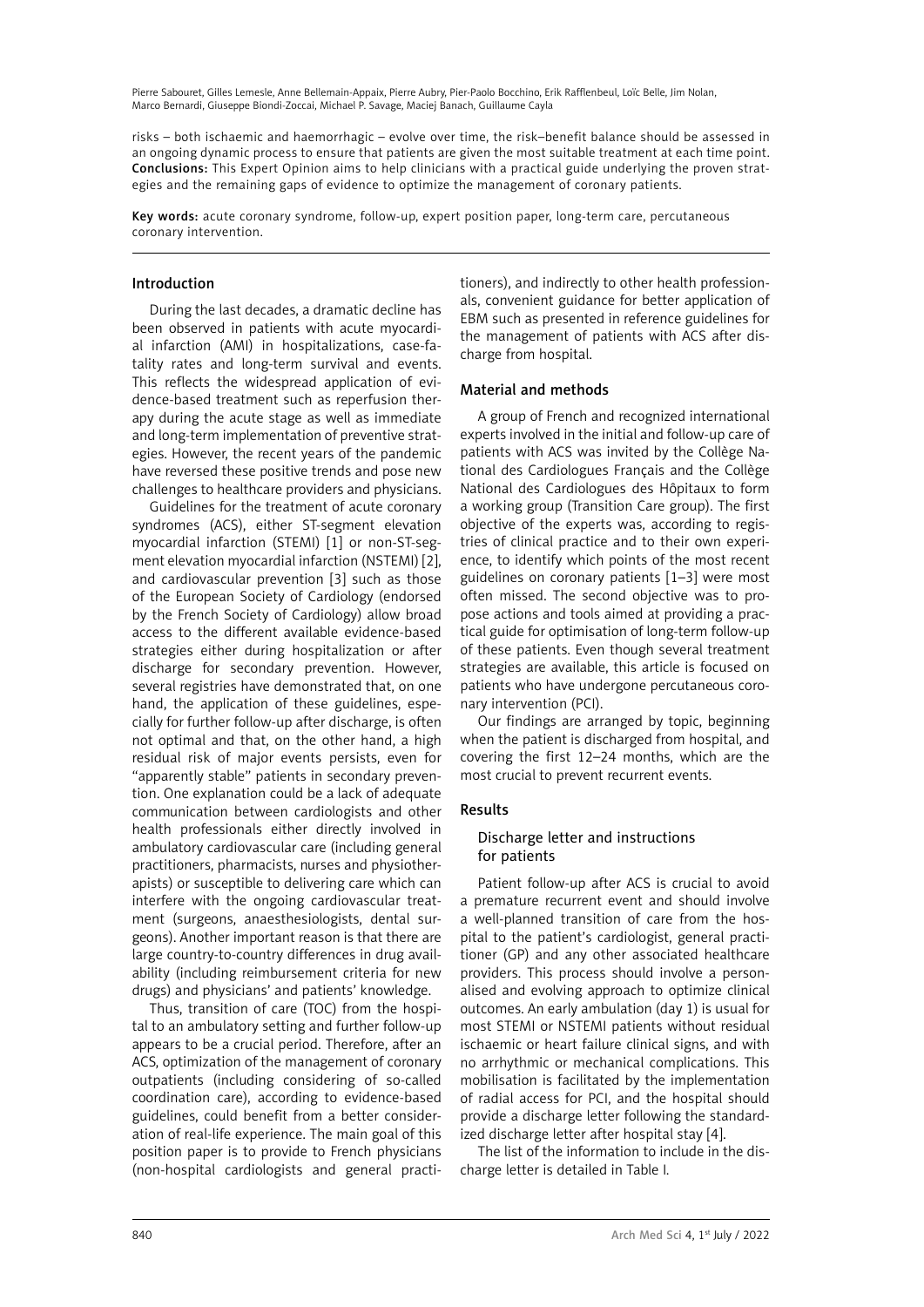Table I. Content of the hospital discharge letter

| Hospital name/address                                                                                                                                                                                 |                                                                       |                               |        |                                                                             |  |
|-------------------------------------------------------------------------------------------------------------------------------------------------------------------------------------------------------|-----------------------------------------------------------------------|-------------------------------|--------|-----------------------------------------------------------------------------|--|
| Name of cardiologist                                                                                                                                                                                  |                                                                       | Address                       |        |                                                                             |  |
| Name of GP                                                                                                                                                                                            |                                                                       | Address                       |        |                                                                             |  |
| Patient name                                                                                                                                                                                          |                                                                       |                               |        |                                                                             |  |
| Age                                                                                                                                                                                                   |                                                                       | Date of birth                 |        |                                                                             |  |
| Sex                                                                                                                                                                                                   |                                                                       |                               |        |                                                                             |  |
| Home address                                                                                                                                                                                          |                                                                       |                               |        |                                                                             |  |
| Date of discharge                                                                                                                                                                                     |                                                                       |                               |        |                                                                             |  |
| Discharge diagnosis                                                                                                                                                                                   |                                                                       |                               |        |                                                                             |  |
| Clinical information                                                                                                                                                                                  |                                                                       |                               |        |                                                                             |  |
| Comorbidities and cardiovascular risk factors                                                                                                                                                         |                                                                       |                               |        |                                                                             |  |
|                                                                                                                                                                                                       | Peak (hypersensitive or normal) troponin level during hospitalization |                               |        |                                                                             |  |
| LVEF at discharge                                                                                                                                                                                     |                                                                       |                               |        |                                                                             |  |
| Single vessel/multivessel disease                                                                                                                                                                     |                                                                       |                               |        |                                                                             |  |
| PCI information                                                                                                                                                                                       |                                                                       |                               |        |                                                                             |  |
| Technique (e.g. cc, iode-DLP)                                                                                                                                                                         |                                                                       |                               |        |                                                                             |  |
| Images (DICOM-compatible DVD)                                                                                                                                                                         |                                                                       |                               |        |                                                                             |  |
| Results                                                                                                                                                                                               |                                                                       |                               |        |                                                                             |  |
| Complications during PCI                                                                                                                                                                              |                                                                       |                               |        |                                                                             |  |
| Number of arteries treated                                                                                                                                                                            |                                                                       |                               |        |                                                                             |  |
| Number of stents implanted                                                                                                                                                                            |                                                                       |                               |        |                                                                             |  |
| Type of stents implanted: BMS, DES or BVS                                                                                                                                                             |                                                                       |                               |        |                                                                             |  |
| Patient provided with educational material (cardiovascular disease<br>prevention, medication, recognizing symptoms, actions to take in the<br>event of an adverse reaction or symptoms of ischaemia)? |                                                                       |                               | Yes/No |                                                                             |  |
| Discharge medications                                                                                                                                                                                 |                                                                       |                               |        |                                                                             |  |
| <b>DAPT</b>                                                                                                                                                                                           | Drug name/dose                                                        | Recommended minimum           |        | < 1 year                                                                    |  |
|                                                                                                                                                                                                       |                                                                       | duration                      |        | ≥ 1 year<br>Other                                                           |  |
|                                                                                                                                                                                                       | Reasons for duration (bleeding and ischaemic risks)                   | Ischaemic risks               |        | <b>Bleeding risks</b>                                                       |  |
| <b>OAC</b>                                                                                                                                                                                            |                                                                       | Indication and drug name/dose |        |                                                                             |  |
| $\beta$ -Blockers                                                                                                                                                                                     |                                                                       | Drug name/dose                |        |                                                                             |  |
| Lipid-lowering therapy                                                                                                                                                                                |                                                                       | Drug name/dose                |        | Treatment goal:                                                             |  |
| ACE inhibitors or ARBs                                                                                                                                                                                |                                                                       | Drug name/dose                |        | Treatment goal:                                                             |  |
| Biological tests (ALT/AST) for safety of statin therapy<br>(8 weeks after instauration according<br>to HAS guidelines of dyslipidaemia)                                                               |                                                                       |                               |        |                                                                             |  |
| Recommended follow-up times                                                                                                                                                                           |                                                                       | GP                            |        | Every 3 months                                                              |  |
|                                                                                                                                                                                                       |                                                                       | Cardiologist                  |        | 1, 6, 12 months, annually<br>thereafter (in the absence<br>of a recurrence) |  |

*ACE – angiotensin-converting enzyme, ALT – alanine aminotransferase, ARB – angiotensin receptor blocker, AST – aspartame aminotransferase, BMS – bare-metal stent, BVS – bioresorbable vascular scaffold, DAPT – dual antiplatelet therapy, DES – drug-eluting stent, GP – general practitioner, HAS – Haute Autorité de Santé, LVEF – left ventricular ejection fraction, OAC – oral anticoagulant, PCI – percutaneous coronary intervention.*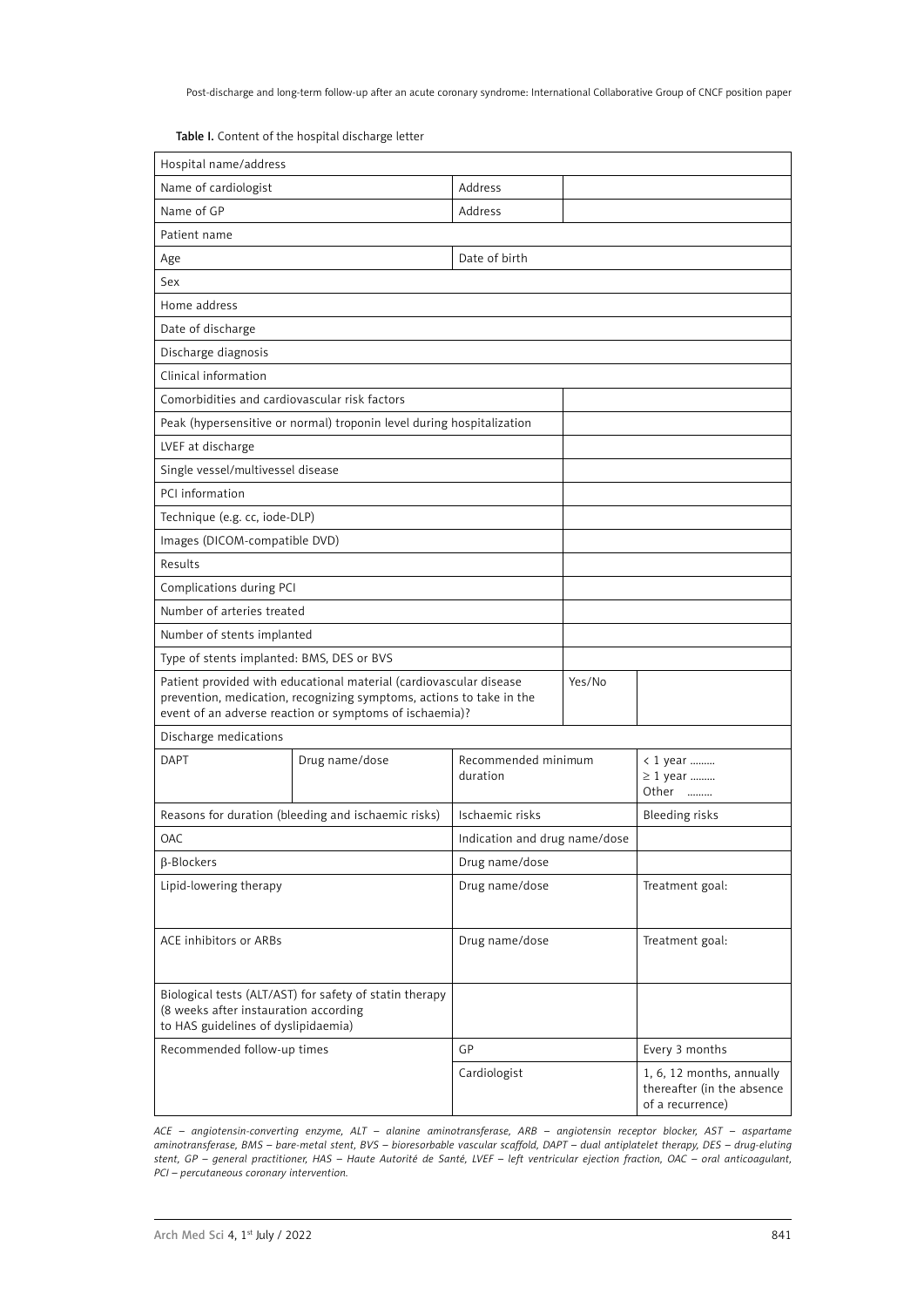| Category                                         | Goal                                                                                                                                                                                                                                                                           | Recommendation(s) (if not at goal)                                                                                                                 |  |
|--------------------------------------------------|--------------------------------------------------------------------------------------------------------------------------------------------------------------------------------------------------------------------------------------------------------------------------------|----------------------------------------------------------------------------------------------------------------------------------------------------|--|
| Tobacco smoking                                  | Smoking cessation                                                                                                                                                                                                                                                              | • Smoking cessation counselling<br>(possibly nurse led)<br>· Nicotine replacement<br>• Bupropion and antidepressants may<br>be useful              |  |
| Heart rate                                       | Range 50-70 bpm                                                                                                                                                                                                                                                                | Increase ß-blocker dosage                                                                                                                          |  |
| Left ventricular function                        | N/A                                                                                                                                                                                                                                                                            | N/A                                                                                                                                                |  |
| Body weight                                      | Body mass index < 25 kg/m <sup>2</sup>                                                                                                                                                                                                                                         | Advice on diet, nutrition, and weight<br>control                                                                                                   |  |
| Diet                                             | Healthy well-balanced diet                                                                                                                                                                                                                                                     |                                                                                                                                                    |  |
| Waist circumference                              | < 102 cm in men and < 88 cm in women                                                                                                                                                                                                                                           |                                                                                                                                                    |  |
| Sedentary lifestyle                              | Moderate to vigorous exercise<br>$> 150$ min/week                                                                                                                                                                                                                              | Encouragement of physical activity, with<br>exercise-based rehabilitation                                                                          |  |
| Dyslipidaemia                                    | • < 1.4 mmol/l (55 mg/dl) in very high-risk<br>patients, with a reduction $\geq$ 50% from<br>baseline<br>. Non-fasting blood samples can be used<br>but may underestimate risk in patients<br>with diabetes, and should not be used for<br>patients with severe dyslipidaemias | • High-dose statin doses<br>• Consider addition of other lipid-<br>lowering therapy<br>• For some patients consider upfront<br>combination therapy |  |
| Glycated haemoglobin                             | • Glycaemic control: < 7% (53 mmol/mol)<br>· Less stringent glucose control should be<br>considered in patients with more advanced<br>cardiovascular disease, older age, longer<br>diabetes duration and more comorbidities                                                    | Glucose-lowering therapy                                                                                                                           |  |
| Blood pressure                                   | Strict blood-pressure control:<br>< 140/90 mm Hg [81]                                                                                                                                                                                                                          | Antihypertensives                                                                                                                                  |  |
| Adherence to secondary<br>prevention medications | Adherence to all indicated medications                                                                                                                                                                                                                                         | • Reinforcement of benefits<br>of secondary prevention medication<br>• Referral to cardiac rehabilitation                                          |  |
| Clinical symptoms                                | Awareness of clinical signs of acute disorder                                                                                                                                                                                                                                  | Careful examination at each visit                                                                                                                  |  |
| Depression                                       | Evaluation (Beck scale) and treatment<br>if necessary                                                                                                                                                                                                                          | Careful examination at each visit                                                                                                                  |  |

Additionally, patients and their family members should be involved with discharge instructions about recognizing acute cardiac symptoms as well as the clinical signs of transient ischaemic attack or stroke. They also should be provided with clear instructions detailing lifestyle changes and their medication at discharge, including possible side effects and the risks associated with premature discontinuation of treatments [4, 5]. They must be aware that any bleeding does not systematically imply treatment cessation and they must understand what nuisance bleeding is. The letter should be given to the patient before discharge, even during weekends or on public holidays.

## Management of ACS after discharge from hospital

An effective and coordinated evidence-based outpatient care plan – encompassing scheduled follow-up, appropriate personalised dietary and

physical exercise recommendations, information on smoking and alcohol cessation, and adherence to treatments for secondary prevention [6] – is crucial for improving outcomes after an ACS. Timely follow-up is a key component of a transitional care model that reduces hospital readmission rates [7].

## Transition care: the cardiologist and the GP

Both cardiologists and GPs play important roles in the long-term follow-up of patients, with regular reassessment of ischaemic and bleeding risks, adherence to treatment, management of adverse reactions, comorbidities and risk-factor management. At every stage of the follow-up, the shared medical decision with the patient and family members is key to reduce the residual risk.

The medical strategy will depend upon the patient's stage of illness and life expectancy, the presence of comorbidities (e.g. chronic kidney disease, atrial fibrillation, diabetes mellitus or im-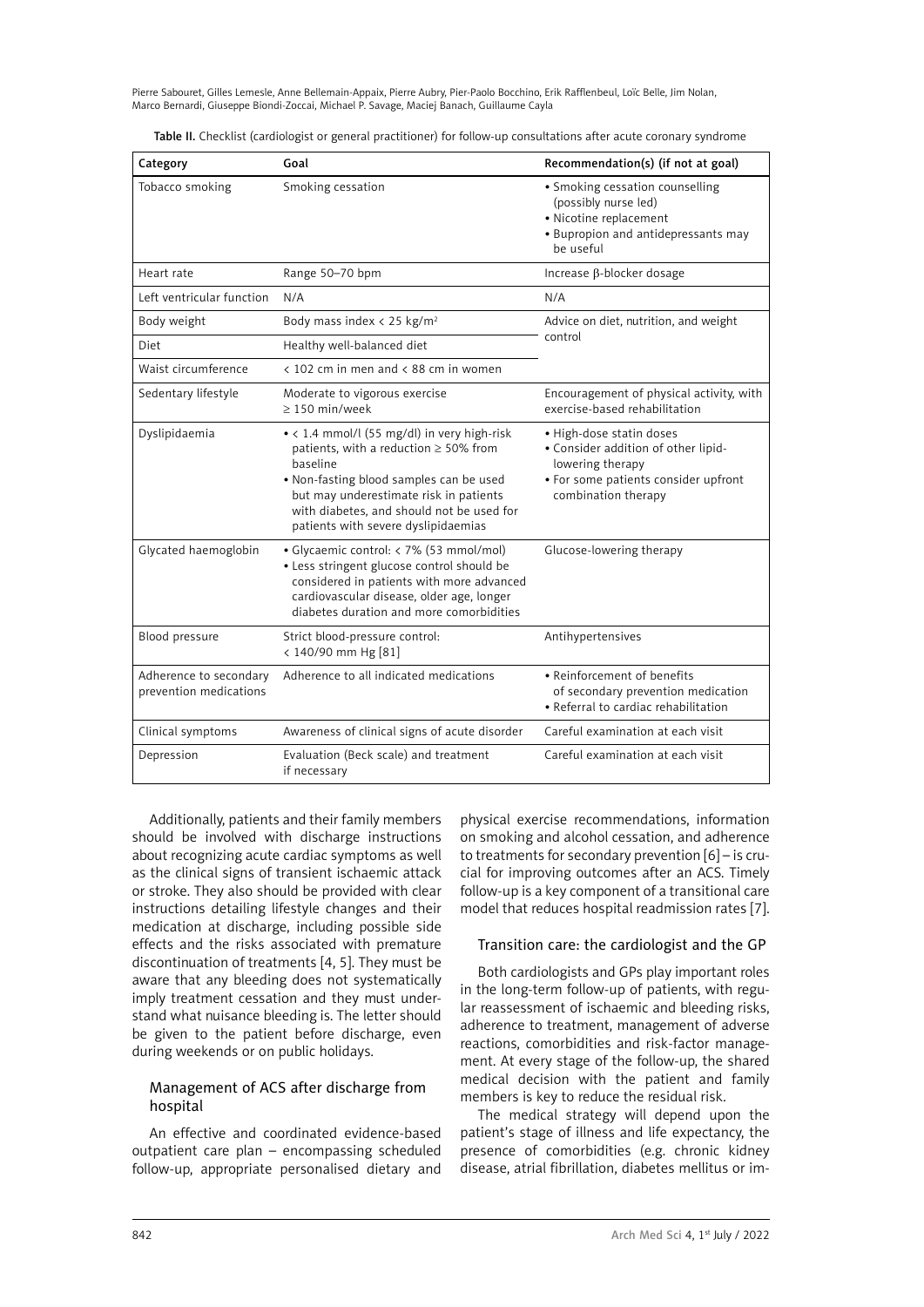

*GP – general practitioner, HbA<sub>1c</sub> – haemoglobin A<sub>1c</sub>, TG – triglycerides, GLP1RA – GLP1 receptor agonists, SGLT2i – SGLT2 inhibitors, BP – blood pressure, BMI – body mass index.*

Figure 1. Recommended follow-up after discharge for patients with ACS. Adapted from the French Haute Autorité de Santé recommendations [5]

paired cognitive functions), and the regional organization. The cardiologist plays a key role in the development of a comprehensive global risk-management strategy, the definition of treatment goals, the control of cardiovascular risk factors and the management of clinical events (Table II).

The role of the GP is obviously crucial due to the intimate knowledge and understanding of the patient. GPs can deal with early adverse reactions and be responsible for signalling the early signs of disease progression. GPs and cardiologists, in a strict collaborative fashion, are responsible for treatment adjustments and the management of major serious events. There is a great need for improved collaboration and communication, routine use of local networks, and shared patient files. Telemedicine may improve patient management.

#### Follow-up schedule

According to the AFSSAP (French National Health Agency) regular follow-up after ACS is recommended by both the cardiologist and the GP [8]. Based on the guidelines, in order to be on target as early as possible, the first meeting should be 4–6 weeks and the second one in another 4–6 weeks to rapidly reach the LDL-C goals [8]. This approach should be complemented by regular follow-up visits to the GP, ideally on a 3-monthly basis, especially in the presence of associated non-cardiac illness. The timing of consultations and actions required are illustrated in Figure 1.

## Follow-up during the 1–6-month post-ACS period

During early follow-up consultations, the cardiologist and/or GP and patient can discuss activities such as return to driving and/or work, sexual and physical activities, cardiac rehabilitation and other quality of life measures.

The early consultation provides an ideal time to check for – and manage – any adverse reactions (e.g. myalgia, nuisance bleeding or tiredness) that can reduce adherence to treatment [9, 10].

This first contact also gives the opportunity to reinforce the importance of continuing secondary prevention measures, optimizing risk factor control and therapeutic goal achievements, adopting a healthy lifestyle, and appropriate education about the disease. Among patients with pre-discharge left ventricular ejection fraction (LVEF)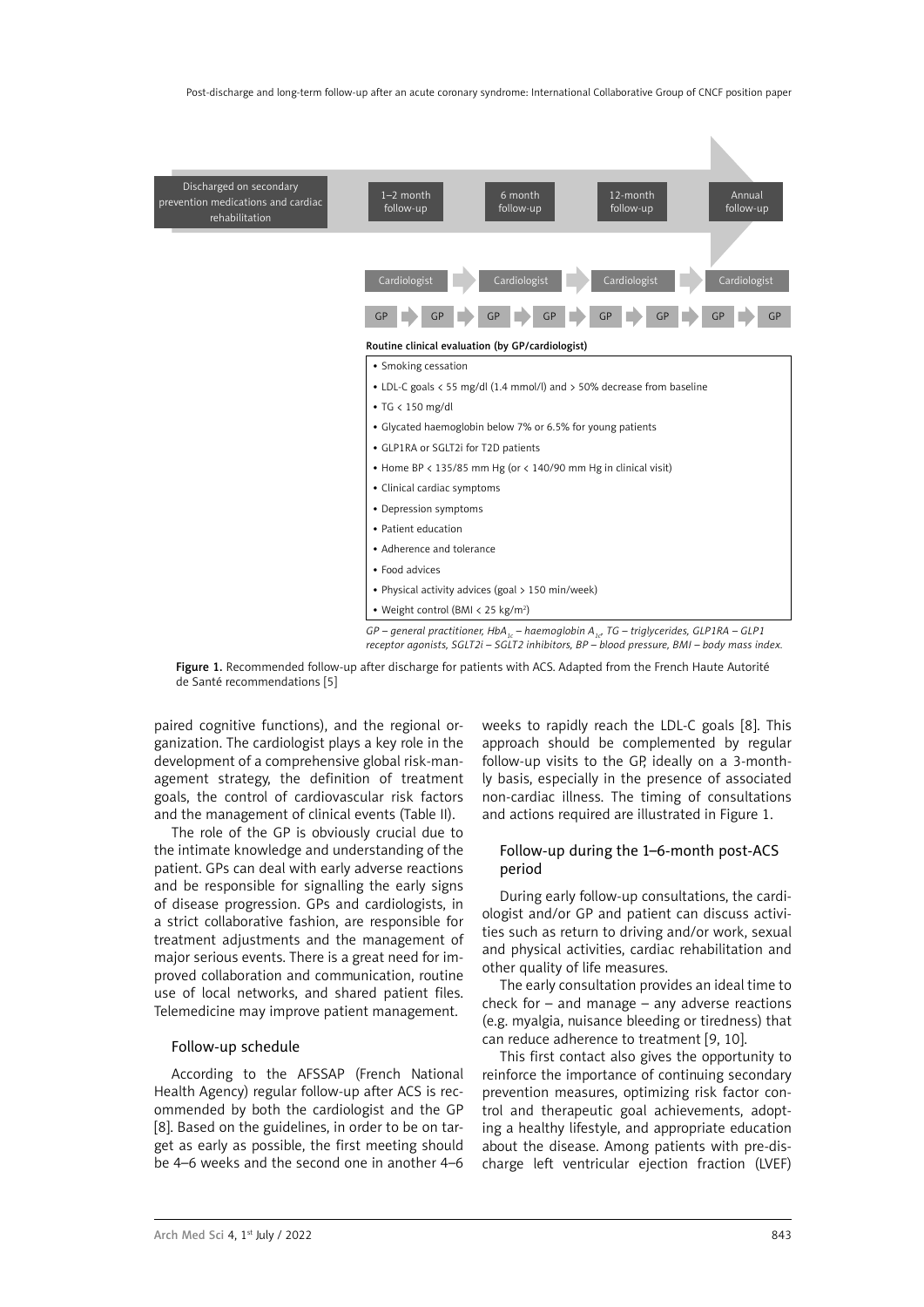Table III. Tests to be performed during follow-up after percutaneous coronary intervention for an acute coronary syndrome

| <b>Test</b>                                           | To evaluate                                        | Performed<br>routinely? | When should the test<br>be performed?                                                                                         |
|-------------------------------------------------------|----------------------------------------------------|-------------------------|-------------------------------------------------------------------------------------------------------------------------------|
| Echocardiogram                                        | Left ventricular function                          | <b>No</b>               | 6-8 weeks after discharge in<br>case of impaired LVEF or new<br>signs; during the long-term<br>follow-up in case of new signs |
| Holter monitoring                                     | Arrhythmias identification                         | <b>No</b>               | In the presence of symptoms<br>or with abnormal<br>electrocardiogram                                                          |
| Exercise stress test                                  | Functional cardiac capacity/<br>residual ischaemia | <b>No</b>               | During cardiac rehabilitation,<br>before a sports certificate                                                                 |
| Stress echocardiography<br>or myocardial scintigraphy | Ischaemic risk                                     | <b>No</b>               | In the presence of symptoms<br>or incomplete revascularization                                                                |
| Coronary computed<br>tomography angiography           | Coronary anatomy                                   | <b>No</b>               | In the presence of symptoms<br>or residual ischaemia                                                                          |
| Selective coronary<br>angiography                     | Coronary anatomy                                   | <b>No</b>               | In the presence of symptoms<br>or residual ischaemia                                                                          |
| Ankle-brachial index                                  | Lower extremity artery disease<br>screening        | Yes                     | Every year                                                                                                                    |
| Duplex ultrasound                                     | Carotid stenosis screening                         | <b>No</b>               | ONLY if SYMPTOMS or carotid<br>murmur                                                                                         |
|                                                       | Abdominal aortic aneurysm<br>screening             | <b>No</b>               | Age > 50 years                                                                                                                |
|                                                       | Lower extremity artery disease                     | <b>No</b>               | Only if ankle-brachial index<br>< 0.9 or absent pulses or in<br>presence of symptoms                                          |

*LVEF – left ventricular ejection fraction.*

≤ 40%, repeat echocardiography 6–12 weeks after revascularization and optimal medical therapy is recommended to assess the potential need for an implantable cardioverter defibrillator (ICD) [11].

## Follow-up during the 6–12-month post-ACS period and beyond

By 6 and 12 months, the patient's ischaemic and haemorrhagic risks should be re-assessed to determine the duration of DAPT [12, 13]. Follow-up activities should be consistent with those outlined during the post-discharge consultations. In addition, as in early consultations, any contact with the patient is an opportunity to reinforce the importance of continuing secondary prevention measures and optimizing risk factor control. If the goals are not achieved, emphasis should be placed on optimizing the treatment and starting the combination therapy, so the patients achieve the goals as early as possible [6].

Ischaemic tests (e.g. stress imaging, exercise testing) are recommended if recurrent symptoms occur (Table III). The systematic use of ischaemic tests remains debated, requiring a dedicated randomized controlled trial (RCT). In case of doubts about the presented symptoms, the diagnosis of microvascular coronary disease should be considered.

Use of recreational drugs (e.g. cannabis, cocaine) that promote coronary thrombus formation and vasospastic angina [14] is widespread among young patients and warrants identification to ensure appropriate management. The psychosocial profile should also be assessed to prevent burnout and depression [5].

Global atherosclerotic disease investigation and imaging should not be systematically performed according to current guidelines, even if it may be discussed, as the ankle-brachial index test is rapid, cheap, and provides additional information about the cardiovascular (CV) risk. The current strategy is to perform additional examinations following a clear rationale (Table III).

## Treatment strategy

The European Society of Cardiology (ESC) 2017 STEMI guidelines recommended a 'BASI' approach to secondary prevention therapy after an acute myocardial infarction (MI), in which all patients should receive a B-blocker, an antiplatelet, a statin, and an angiotensin-converting enzyme (ACE) inhibitor or angiotensin receptor blocker (ARB) [15]. The recommendations on secondary prevention therapies have since evolved, and the BASI approach is no longer applicable to all patients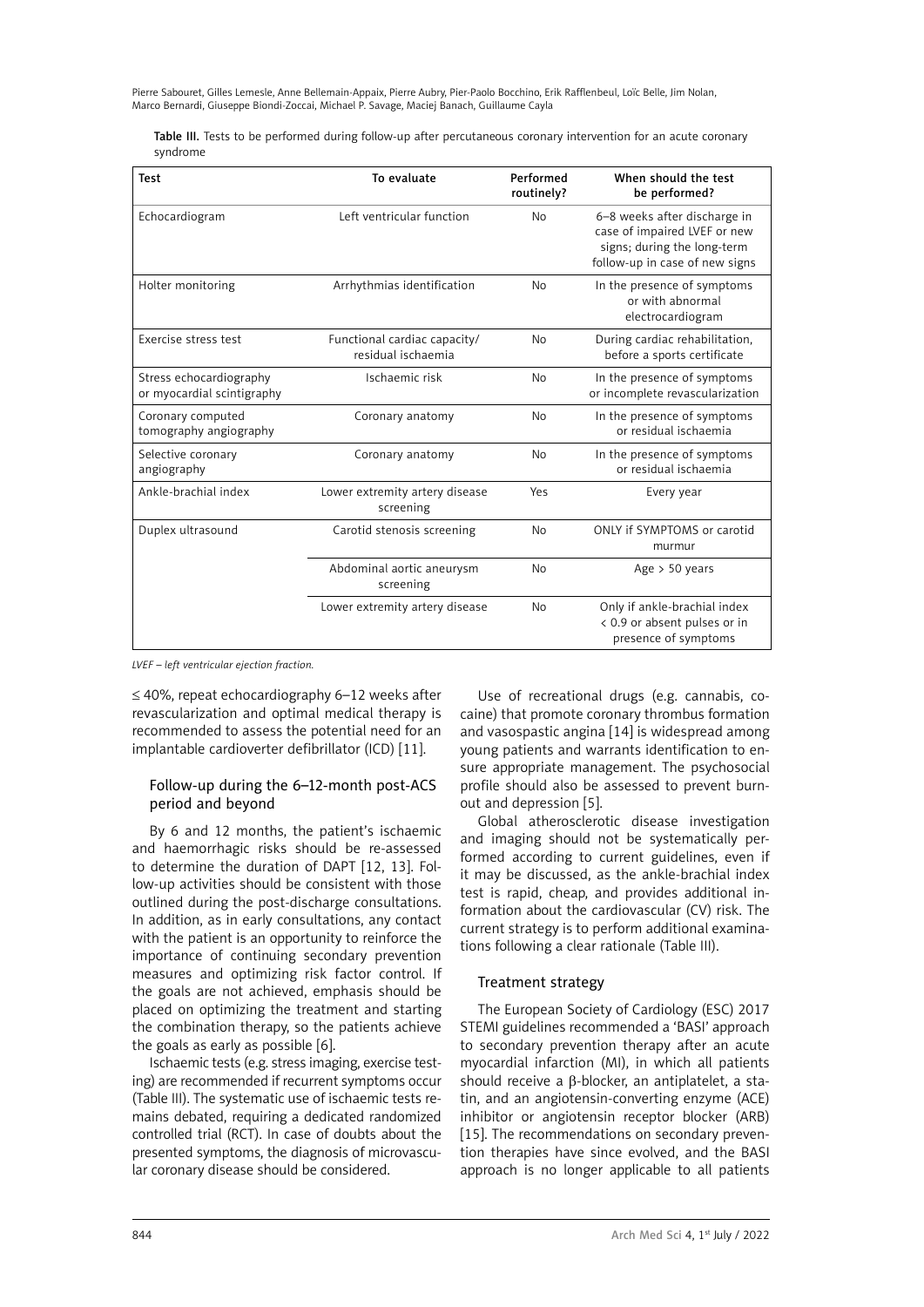| Drug class                                                            | Treatment                                                                                                                                                                                                                                                                      | Class and level                                                                                    |
|-----------------------------------------------------------------------|--------------------------------------------------------------------------------------------------------------------------------------------------------------------------------------------------------------------------------------------------------------------------------|----------------------------------------------------------------------------------------------------|
| Antiplatelet                                                          | Indefinite treatment with low-dose aspirin (75-100 mg/day), in the absence<br>of contraindications                                                                                                                                                                             | IA                                                                                                 |
|                                                                       | Clopidogrel in patients intolerant of aspirin                                                                                                                                                                                                                                  | IB                                                                                                 |
|                                                                       | DAPT (aspirin + P2Y12 inhibitor (see below)), in the absence<br>of contraindications, in patients treated with PCI                                                                                                                                                             | IA                                                                                                 |
|                                                                       | DAPT for up to 12 months, unless there are contraindications:                                                                                                                                                                                                                  | IC                                                                                                 |
|                                                                       | P2Y12 inhibitor in addition to aspirin for $> 1$ year after assessment<br>of the patient's ischaemic and bleeding risks                                                                                                                                                        | IIb                                                                                                |
|                                                                       | DAPT for up to 1 year in patients without a stent                                                                                                                                                                                                                              | <b>Ila</b>                                                                                         |
|                                                                       | In patients with a clear indication, OAC (VKA or NOAC) in addition<br>to antiplatelet therapy NOAC                                                                                                                                                                             | IC                                                                                                 |
| <b>OAC</b>                                                            | DOAC should be preferred. Duration of DAPT should be minimized (7 days)<br>to reduce bleeding risk                                                                                                                                                                             | IC                                                                                                 |
| SGLT <sub>2</sub><br>inhibitors                                       | Patients with heart failure with reduced ejection fraction (HFrEF), diabetes,<br>chronic kidney disease (CKD)                                                                                                                                                                  |                                                                                                    |
| ACE inhibitor<br>or ARB                                               | An ARB as an alternative to ACE inhibitor in patients with heart failure<br>or LV systolic dysfunction, particularly for patients intolerant<br>of ACE inhibitors                                                                                                              | <b>IB</b>                                                                                          |
|                                                                       | All patients without contraindications                                                                                                                                                                                                                                         | <b>IlaB</b>                                                                                        |
| Vericiguat                                                            | Patients with heart failure or LV dysfunction (LVEF $\leq$ 40%)                                                                                                                                                                                                                | IA                                                                                                 |
| Lipid-<br>lowering<br>therapy (LLT)                                   | Initiation of high-dose statins in patients without contraindications or history<br>of intolerance, regardless of initial cholesterol values                                                                                                                                   | IA                                                                                                 |
|                                                                       | Addition of further lipid-lowering therapies to statin therapy if the LDL-C<br>target is not achieved $($ 1.4 mmol/l $(55 mg/dl)$ ) with the highest tolerated<br>dose of a statin                                                                                             | <b>IlaA</b>                                                                                        |
|                                                                       | If the LDL-C target is not achieved with the highest tolerable dose of a statin<br>and ezetimibe, a PCSK9 inhibitor is recommended on top of lipid-lowering<br>therapy; or alone or in combination with ezetimibe in statin-intolerant<br>patients                             | IA                                                                                                 |
|                                                                       | In post-ACS patients with (1) extreme cardiovascular risk, (2) familial<br>hypercholesterolaemia, or (3) baseline LDL-C concentration that prevents<br>achievement of the treatment goal with statin therapy, upfront combination<br>therapy with ezetimibe may be considered. | <b>IIbC</b>                                                                                        |
|                                                                       | NSTEMI-ACS [2] (class and level of recommendation)                                                                                                                                                                                                                             | STEMI [1] (class<br>and level of<br>recommendation)                                                |
| Ticagrelor<br>$(90 \text{ mg bid})$                                   | Moderate to high risk cardiovascular risk patients without<br>contraindications, a regardless of initial treatment strategy and including those<br>pre-treated with clopidogrel (IB)                                                                                           | Ticagrelor<br>preferred<br>over clopidogrel<br>(IA)                                                |
| Prasugrel<br>$(10 \text{ mg} (5 \text{ mg}$<br>in patients<br>(60 kg) | Patients planned for PCI (IB) without contraindicationsb<br>Not recommended for patients with unknown coronary anatomy (IIIB)                                                                                                                                                  | Prasugrel preferred<br>over clopidogrel<br>(IA)                                                    |
| Clopidogrel<br>$(75 \text{ mg})$                                      | Patients who cannot receive ticagrelor or prasugrel or who require OAC (IB)                                                                                                                                                                                                    | Preferably when<br>prasugrel and<br>ticagrelor are not<br>available or are<br>contraindicated (IC) |

Table IV. Secondary prevention therapies in acute coronary syndrome patients [1, 2, 16, 17]

*ACE – angiotensin converting enzyme, ACS – acute coronary syndrome, ARB – angiotensin receptor blocker, bid – bis in die (twice daily), DAPT – dual antiplatelet therapy, LDL-C – low-density lipoprotein cholesterol, LV – left ventricular, LVEF – left ventricular ejection fraction, NOAC – non-vitamin K antagonist oral anticoagulant, NSTEMI – non-ST-segment elevation myocardial infarction, OAC – oral anticoagulant, PCI – percutaneous coronary intervention, PCSK9 – proprotein convertase subtilisin/kexin type 9, STEMI – ST-segment elevation myocardial infarction, VKA – vitamin K antagonist. aPrevious intracranial haemorrhage or ongoing bleeds. bPrevious intracranial haemorrhage, ischaemic stroke or transient ischaemic attack or ongoing bleeds; prasugrel is generally not recommended for patients* ≥ *75 years of age or with a bodyweight < 60 kg.*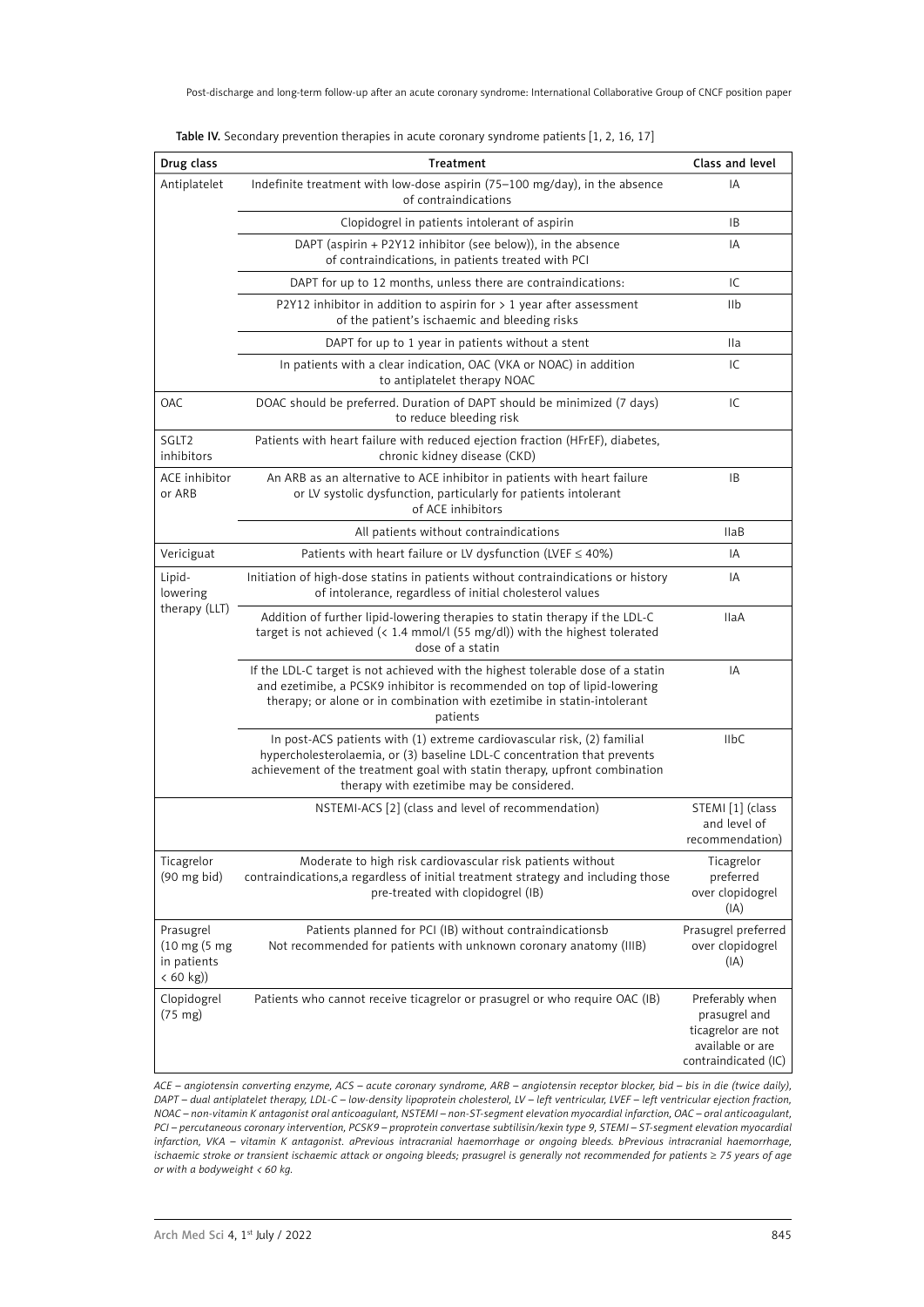with acute MI, especially for β-blockers and ACE inhibitors/ARBs. It refers also to antihypertensive therapy and lipid-lowering therapy, when upfront combination therapy is recommended for those patients who are at the highest cardiovascular risk (including those with so-called extremely high cardiovascular risk) [16–18]. The routine secondary prevention therapies for ischaemic heart disease are detailed in Table IV [1, 2, 16].

## Antithrombotic treatment

Ischaemic and haemorrhagic risk assessment should be a dynamic process, as these evolve separately over time. This is the main reason why short- and long-term follow-up is necessary. We also advocate an adaptive approach, in response to the occurrence of an ischaemic or bleeding event, which may warrant a transient interruption.

## Dual antiplatelet therapy

ESC guidelines 2017 (STEMI) and 2020 (NSTEMI) recommend that ACS patients should receive DAPT (comprising aspirin and a P2Y<sub>12</sub> inhibitor) [2]. Currently, a 12-month DAPT therapy is considered as the default strategy in accordance with the results of several major trials [2]. As "one size doesn't fit all", the duration of DAPT should be individualized according to the benefit–risk ratio and adapted to events. Three oral P2Y<sub>12</sub> inhibitors are available for the prevention of ischaemic events (Table IV): ticagrelor and clopidogrel are indicated for all types of ACS, whereas prasugrel is indicated for clopidogrel-naïve ACS patients scheduled for PCI and without previous history of stroke [1, 2]. Supplementary Table SI provide some pharmacological properties of these drugs. Prasugrel and ticagrelor are more effective than clopidogrel for reducing major ischaemic cardiovascular events, but are associated with an increased risk of bleeding (Supplementary Table SII) [19–21] and are contraindicated in some groups [21–23]. Platelet function monitoring to adapt the dose or type of P2Y<sub>12</sub> inhibitors should not be used in ACS patients [24]. The preferred choice of prasugrel in PCI patients with NSTEMI is a class IIb based on the ISAR RE-ACT 5 results.

## Long-term DAPT: 12 months and beyond

Numerous RCTs have evaluated the effect of longer- versus shorter-term DAPT in patients with ACS (see Supplementary Table SIII [25–41]). The PEGASUS-TIMI 54 study [37] supports longer-term use of DAPT beyond 12 months, with significant reductions in MI and stroke compared with aspirin alone, despite an increase in bleeding. The DAPT study [33], which compared 30 versus 12 months of DAPT (clopidogrel or prasugrel), supports lon-

ger-term use of DAPT beyond 12 months to reduce the risk of ischaemic events and stent thrombosis, but with an increased risk of bleeding and an increase of non-cardiovascular death and total mortality which has not been fully explained [33, 42]. The remaining studies detailed in Supplementary Table III, which were overall underpowered, reported no significant improvement for longer- versus shorter-term DAPT. The MASTER DAPT study advocates a 1 month duration in patients with high bleeding risk (HBR) but included a majority of chronic coronary patients.

According to various guidelines, extended DAPT beyond 1 year with ticagrelor should be considered for a minority of patients at high ischaemic risk without a major bleeding event or increased bleeding risk [2, 42].

At 1-year follow-up, the DAPT score [43] may be helpful to guide the decision to continue DAPT beyond 12 months, but should complement, not replace, the clinician's judgment. Factors to consider when identifying the optimum duration of DAPT are illustrated in Figure 2. The duration should be tailored to each patient's ischaemic and haemorrhagic risk profile [44, 45], including the occurrence of events in the preceding period as well as their angiographic and clinical characteristics. Uncontrolled risk factors are obviously important to consider when estimating the risk of recurrent events [46]. The levels of ischaemic and haemorrhagic risk evolve over time, and thus require regular assessment of the benefit–risk balance.

As an alternative, the recent COMPASS trial has suggested that, in patients who require an aggressive long-term antithrombotic regimen, an association of low-dose aspirin and low-dose rivaroxaban may be considered [47].

## Early discontinuation of DAPT after PCI for ACS

Discontinuation of the P2Y<sub>12</sub> inhibitor after 6 or even 3 months may be justifiable in patients at high risk of bleeding [42]. The PRECISE-DAPT score [48] can be used to estimate haemorrhagic risk and informed discharge letter recommendations on treatment duration (Figure 2) [2, 7]. Patients reporting recurrent/persistent episodes of nuisance bleeding (but with low ischaemic risk) and those who require surgical intervention may be considered for single antiplatelet therapy rather than continuing DAPT (expert opinion). A recent study from Belgium reported that the most common reasons for stopping antiplatelet treatment before 11 months (among 295 ACS patients) were surgery (25%) and high bleeding risk (19%) [25].

In post-ACS patients who require surgical intervention, the risk of surgery-related bleeding must be balanced against that of recurrent ischaemic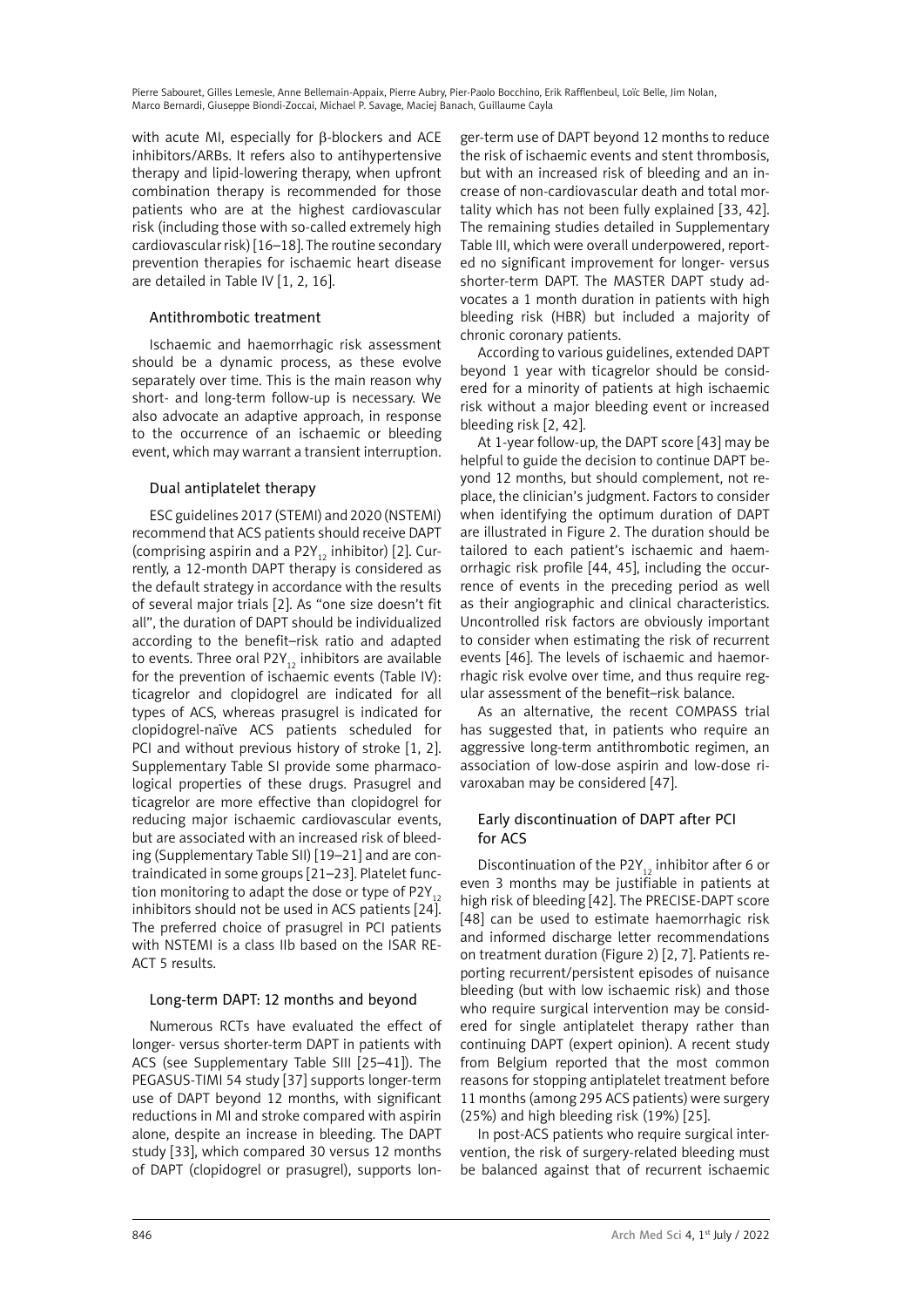Post-discharge and long-term follow-up after an acute coronary syndrome: International Collaborative Group of CNCF position paper



Figure 2. Factors to consider when deciding on the optimal duration of dual antiplatelet therapy in patients with ACS. \*For the PRECISE-DAPT score [17, 48]

*ACS – acute coronary syndrome, DAPT – dual antiplatelet therapy, LDL-C – low-density lipoprotein cholesterol, PRECISE-DAPT – PREdicting bleeding Complications In patients undergoing Stent implantation and subsEquent Dual AntiPlatelet Therapy.*

events related to interruption of antithrombotic therapy. This assessment should involve the type of surgery, patient's ischaemic risk, time since the index event and PCI, and the risk of stent thrombosis. DAPT can then be discontinued or changed to a DAPT regimen with a lower bleeding risk (e.g. switch from aspirin plus prasugrel/ticagrelor to aspirin plus clopidogrel [49]). In patients who have had their DAPT regimen interrupted for surgery, this should be restarted after a period depending on surgery type and post-operative course. If aspirin is stopped, it is recommended to restart 24 h after low-bleeding-risk procedures or 48–72 h after higher-bleeding-risk procedures. While the maximal antiplatelet effect occurs within minutes after taking aspirin, the maximal antiplatelet effect of clopidogrel may not be reached until after 7 days of daily administration of a standard dose (75 mg/day) [50]. The antiplatelet effects are faster and more predictable with ticagrelor and prasugrel.

After stent implantation, elective surgery requiring discontinuation of P2Y12 inhibitors can be considered after 1 month, irrespective of the stent type, if aspirin can be maintained throughout the perioperative period (Class IIa; level B). In patients with recent MI, non-urgent surgery may be delayed until  $\geq 6$  months after the index MI event (IIb C). For patients in whom surgery cannot be delayed, DAPT should be continued in those considered to be at low bleeding risk and high ischaemic risk, whereas aspirin alone should be continued in patients at low ischaemic risk and high bleeding risk.

For non-cardiac surgery that cannot be delayed, a minimum of 1 month of DAPT is recommended [2].

## New option of antiplatelet strategy after PCI for ACS patients

The TWILIGHT study enrolled 9,006 patients between July 2015 and December 2017 [51]. The patients were treated with PCI for ACS (64.8% of the population) or planned PCI. Trial inclusion criteria required the presence of at least one clinical and one angiographic feature associated with a high risk of ischaemic and/or bleeding events.

After 3 months of DAPT, event-free patients were randomly assigned to aspirin or placebo with continuation of ticagrelor for an additional 12 months. 7,119 patients were randomized in 11 countries (median age: 65.2 years old, 36.8% with diabetes mellitus, 23.8% females.). The primary endpoint was the rate of Bleeding Academic Research Consortium (BARC) 2, 3, or 5 bleeding. The secondary endpoint was all-cause death, myocardial infarction, or stroke. The strategy with ticagrelor plus placebo was associated with an incidence of major bleeding of 4.0% for patients with 3 months DAPT versus 7.1% among patients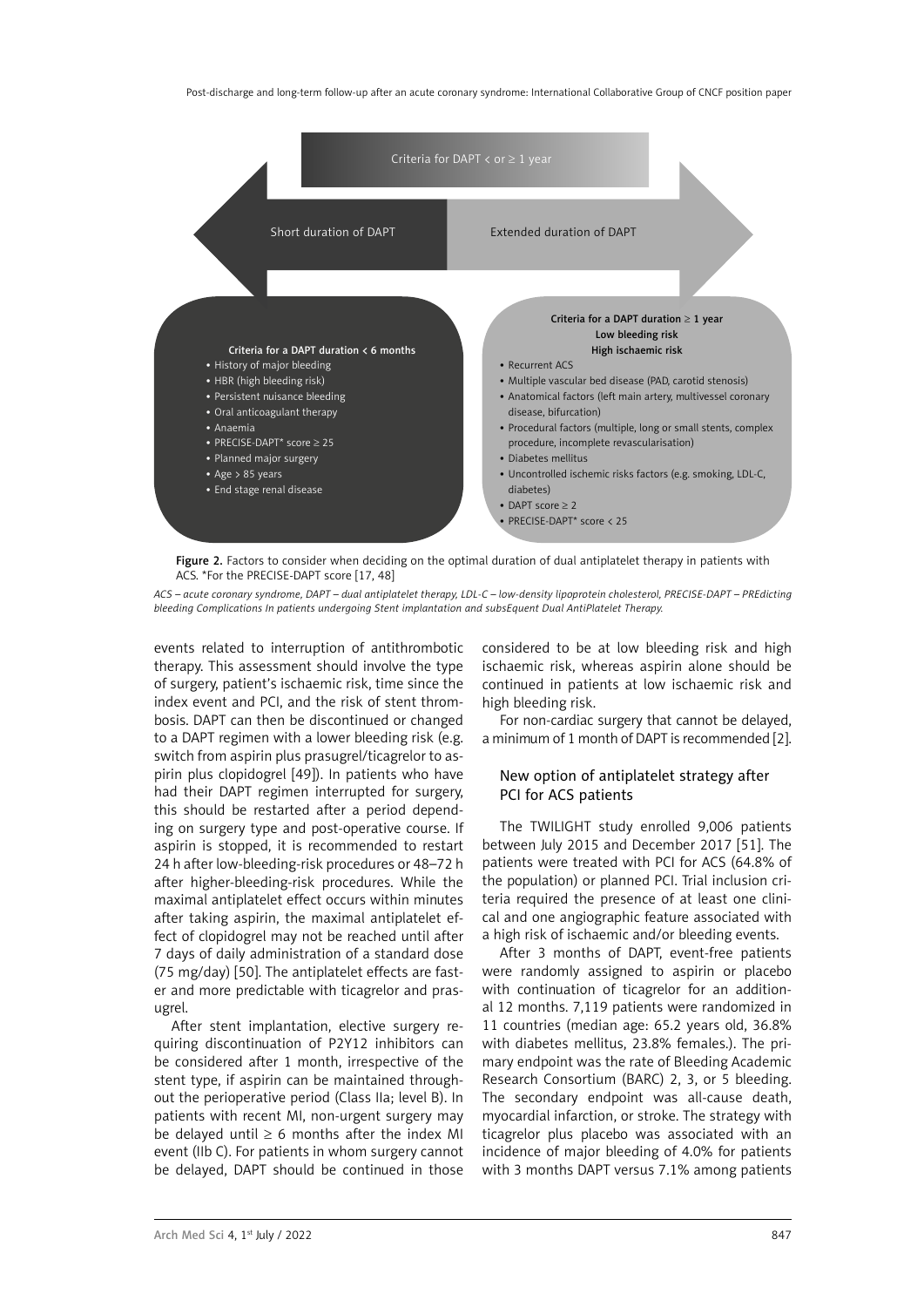who received ticagrelor plus aspirin for 12 months (hazard ratio (HR) = 0.56; 95% confidence interval (CI): 0.45 to 0.68; *p* < 0.001). Similar findings were reported for BARC 3–5 bleeding (1.0% vs. 2.0%; HR = 0.49; 95% CI: 0.33 to 0.74). Rates of all-cause death, myocardial infarction, or stroke were 3.9% for both groups (HR = 0.99; 95% CI: 0.78 to 1.25; *p*<sub>noninferiority < 0.001). The rates of all-cause death</sub> (1.0% vs. 1.3%), myocardial infarction (2.7% vs. 2.7%), and definite or probable stent thrombosis (0.4% vs. 0.6%) were also similar between groups. No heterogeneity was observed irrespective of the ischaemic risk of the prespecified subgroups. The TWILIGHT study demonstrated that a shorter duration of DAPT (3 months) followed by single antiplatelet therapy (SAPT) with ticagrelor bid, compared to the recommended DAPT of 12 months' duration, provides a 44% relative risk reduction of BARC 3–5 bleeding, with a similar rate of ischaemic events, and with a consistent effect in all ischaemic risk profiles. These findings will be considered in the next guidelines to optimize the antiplatelet strategy, and a DAPT of 3 months followed by ticagrelor bid in monotherapy seems a valid option by reducing bleeding risk without increasing ischaemic risk.

## Triple antithrombotic therapy

Current guidelines for the management of patients on long-term oral anticoagulant (OAC) therapy undergoing coronary stenting are based on expert consensus [2, 52–54]. This frequent clinical situation of complex patients requires a collaborative decision involving the patient. The recent ESC guidelines suggest [2]: a limited period of triple antithrombotic therapy (OAC plus aspirin and clopidogrel) for as short a time as possible (7 days) irrespective of the type of stent used (IIa B); triple therapy for  $> 1$  month and up to 6 months should be considered in high ischaemic risk patients due to ACS or other anatomical/procedural characteristics that outweigh the bleeding risk (IIa B); dual therapy with clopidogrel and OAC should be considered as an alternative to 1 month of triple therapy in patients in whom the bleeding risk outweighs the ischaemic risk (IIa A); after 12 months, discontinuation of all antiplatelet therapy should be considered (pursue OAC alone) (IIa B) [55]. Use of a direct OAC is preferable to a vitamin K antagonist (warfarin only). Prasugrel and ticagrelor should not be used in the triple combination due to excess risk of bleeding. An antiplatelet agent may be prolonged for high-risk thrombotic situations (left main and/or multiple stenting, recurrent ischaemic events, or previous stent thrombosis). The ESC STEMI guidelines advised that OAC should be considered for up to 6 months once the thrombus is identified, guided by repeated echocardiography and with continuous evaluation of bleeding risk and the need for concomitant antiplatelet therapy. The optimal duration of OAC in these patients remains unclear; therefore decisions regarding the OAC duration should be individualised.

## Lipid-lowering therapy

Based on the guidelines, all ACS patients without contraindications, regardless of their low-density lipoprotein cholesterol (LDL-C) level, should be started on high-dose statin (atorvastatin 40–80 mg or rosuvastatin 20–40 mg) therapy during hospitalization. For US guidelines, the LDL-C target is below 70 mg/dl, whereas ESC guidelines consider a lower level below 55 mg/dl, due to the proven benefits reported by recent RCTs, with a reduction of  $\geq$  50% from baseline (if  $> 1.8$  mmol/l) [56–62]. It needs to be emphasized that ESC/EAS 2019 guidelines [56] also introduced the extremely high-risk category, for those with 2 vascular events in the last 2 years, which was next extended in different national and international recommendations, for which the targeted level of LDL-C should be < 40 mg/dl (1 mmol/l). It is important as secondary prevention patients at very high risk are a very heterogenous group [63].

Dose adjustment and the addition of ezetimibe on top of the maximally tolerated statin dose are necessary in patients whose LDL-C value remains above the goal [56–58]. The protein convertase subtilisin/kexin type 9 (PCSK9) inhibitors (evolocumab and alirocumab) should be considered (based on the reimbursement criteria) if patients are not at LDL-C goal (above 70 mg/dl) with the lipid-lowering combination statin and ezetimibe. Inclisiran was approved by the European Medicines Agency (EMA) in December 2020 twice a year (3 times a year in the first year of the therapy) and will be a great complement to the PCSK9 inhibitor therapy. For patients at extremely high cardiovascular disease (CVD) risk and those with very high baseline LDL-C levels that do not allow them to be on goal with statin monotherapy (assuming about 50% LDL-C reduction) upfront lipid-lowering combination therapy with statins and ezetimibe should be considered [14, 18].

Based on the most recent data, the worldwide prevalence of statin intolerance is 9.1% [59–64]. Patients who report symptoms of statin intolerance should always be diagnosed based on the approved definitions [9] assessed using the statin associated muscle symptoms clinical index (SAMS-CI) [65]. Recent data suggest that nocebo effects might be responsible for even 50–70% of the cases [66]. The ESC/European Atherosclerosis Society (EAS) have published joint recommendations for the management of myalgia with statins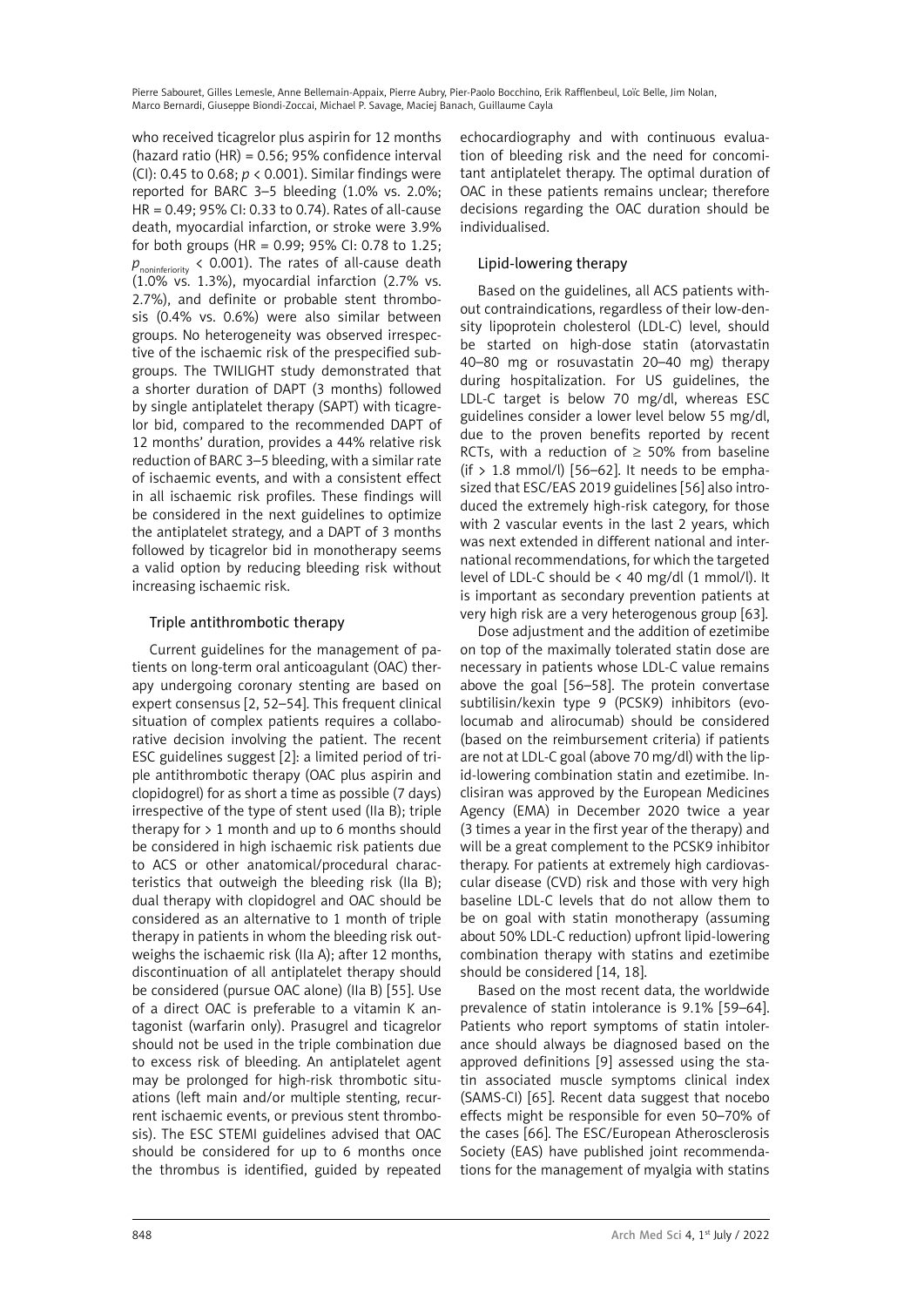using a clinical algorithm [9, 64]. Bempedoic acid, besides innovative drugs associated with PCSK9 inhibition, alone or in fixed combination with ezetimibe, is a very effective option in patients with confirmed statin intolerance [9, 67].

## Other secondary prevention medications

The systematic use of β-blockers and ACE inhibitors/ARBs in all ACS patients is no longer recommended [2], and physicians should consider stopping these treatments in patients without clear indications. β-Blockers should not be administered in patients with symptoms possibly related to coronary vasospasm or cocaine use [2].

ESC guidelines state that ACE inhibitors are recommended (IA) in patients with heart failure, left ventricular systolic dysfunction, diabetes mellitus or renal failure [1, 2]. An ARB can be used as an alternative in patients with heart failure and/ or left ventricular systolic dysfunction, and in patients who are intolerant of ACE inhibitors. Mineralocorticoid receptor antagonists (MRA) are also a therapeutic option in patients with left ventricular dysfunction, symptomatic despite optimal medical therapy.

Long-term treatment with oral β-blockers is recommended, in the absence of contraindications, for all patients with STEMI [1] and for non-ST-elevation ACS patients with LVEF  $\leq$  40% [2]. Their long-term benefit in patients with preserved ejection fraction or LVEF > 40% remains uncertain and several trials are ongoing to determine the best option [1, 2].

In patients with diabetes, glycaemic control with a haemoglobin  $A_{1c}$  goal < 7% should be encouraged, because it has been associated with a reduction in the risk of incident MI [46] or non-fatal MI.

## Cardiac rehabilitation

Patients, and family members, should be educated and actively involved for lifestyle changes and risk factor management (Table II) [1, 2, 16, 59, 65, 67]. Counselling should start during hospitalization and continue at discharge and during follow-up [68]. Strategies to encourage healthy lifestyle changes and adherence to secondary prevention, such as attendance at a cardiac rehabilitation programme and joining a support group, should be offered [2, 4, 68, 69]. In the French FAST-MI registry, prescriptions for cardiac rehabilitation after acute MI were associated with improved 5-year survival rates, but were only offered to 22% of patients, indicating considerable room for improvement [68].

Regular attendance at cardiac rehabilitation is highly recommended, but depends upon the availability of dedicated centres and sufficient resources. Later sessions can be prescribed by cardiologists every 6 months if appropriate. Patients at the highest risk (e.g. those with LVEF  $\leq$  40%) and young patients who are most likely to return to active and/or professional life should be prioritized.

## Leisure-time physical activity and competitive sports

In the ESC guidelines [69], suitable physical activity is encouraged in patients with coronary artery disease (CAD). Patients with higher cardiovascular risk profiles are not eligible for competitive sports but can participate in an individually designed physical activity, whereas those at lower risk are eligible for low or moderate static and low dynamic sports [69]. The benefits of regular physical activity outweigh the low risk of initiating a coronary event during the exercise session, but patients with CAD should be given instructions on appropriate activities to minimize risks and maintain a safe level of intensity [69]. Patients who have undergone PCI should perform an exercise test before they resume physical activity. After completion of outpatient cardiac rehabilitation – usually 4–6 weeks after the index event – patients who are asymptomatic may resume a programme of individually tailored physical activity under the supervision of a qualified physician [69]. There are also recommendations available concerning the statin therapy in patients with intensive exercises and athletes in order to avoid SAMS and statin intolerance [70].

US guidelines on sport in competitive athletes [70] state that asymptomatic patients with CAD, without inducible ischaemia or electrical instability, can reasonably participate in all competitive activities if their resting LVEF is  $>$  50%. For those with a lower LVEF, it is reasonable to restrict them to sports with low dynamic and low–moderate static demands. Patients with clinically manifest CAD should be prohibited from participating in competitive sports for ≥3 months after an acute MI or coronary revascularization procedure.

According to French law (Article L1172-1), sport can now be 'prescribed' in the context of public health. The objective of the prescription is to provide 3 months of support (from a massage therapist, occupational therapist, teacher in adapted physical activity, sports educator or non-graduate trained volunteer) and follow-up by a teacher in adapted physical activity, to lead towards autonomous and long-term activities on the part of the patient.

## Smoking cessation

Smoking cessation is absolutely crucial but remains suboptimal in the EUROASPIRE surveys [71]. Nicotine-replacement patches, which have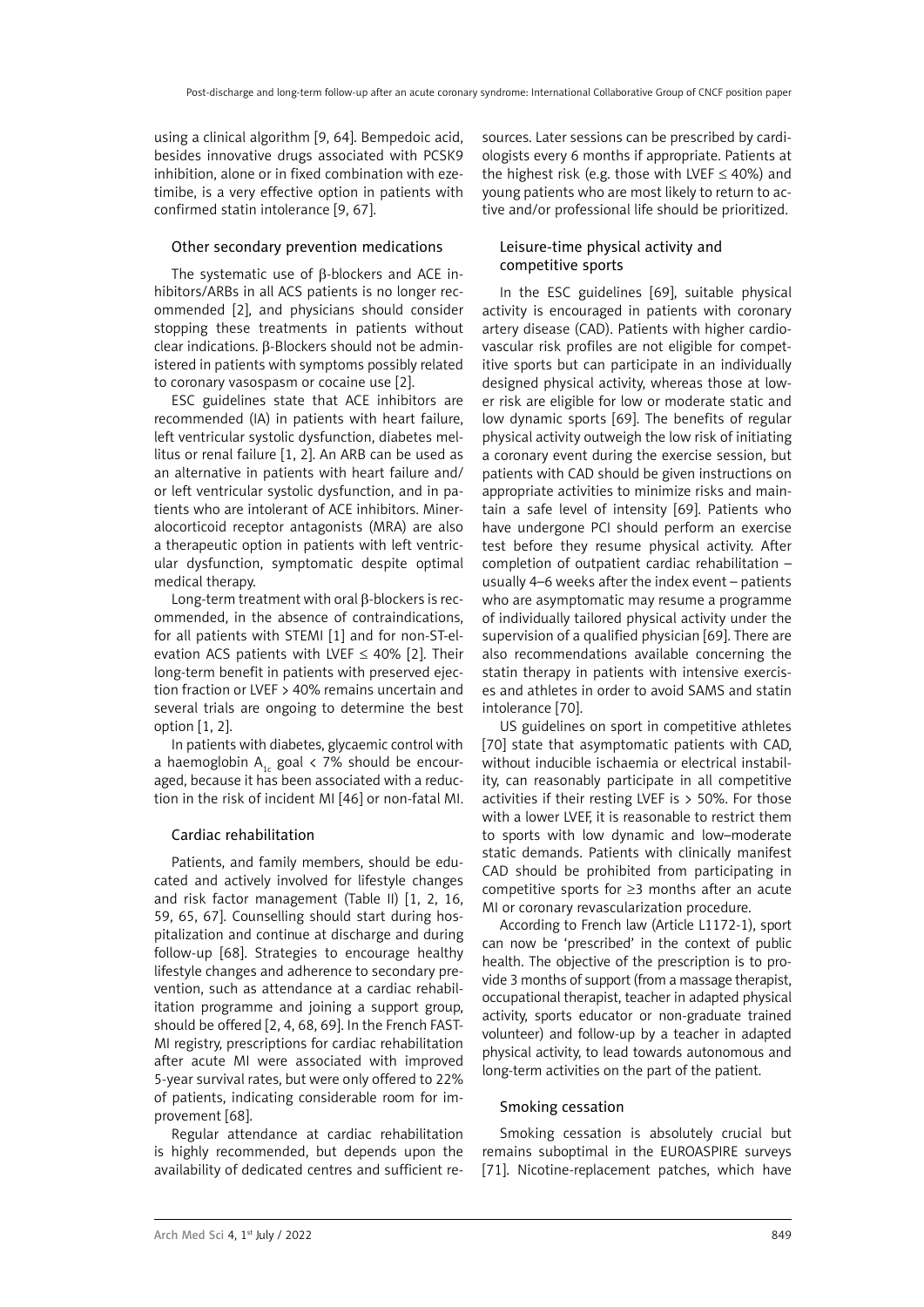been shown to be safe in ACS [72], can be recommended to aid stopping smoking and can be started during hospitalization. Electronic cigarettes (which deliver a nicotine-containing vapour) are generally perceived as a 'healthier alternative' to conventional cigarettes, but no data exist to demonstrate their comparative safety, their efficacy in reducing tobacco dependence or their potential cardiovascular effects [73–75].

## Quality of life

Quality of life is key, with the goal being to be able to return to normal daily activities. Guidance for resumption of daily activities must be based on LVEF, revascularization success, rhythm control and job characteristics (if in employment) [1]. Sexual activity is reasonable 1 week after an uncomplicated MI in asymptomatic patients during mild to moderate physical activity (IIa C) [68], but this should be adjusted based on physical ability (threshold  $\geq$  3 metabolic equivalent of task). Driving can be restarted in accordance with each country's law. In France, patients should be stabilized (about 5 days if LVEF > 50%; otherwise about 4 weeks after the index event for personal driving, 6 weeks for professional drivers, after specific evaluation) [76–78].

No restrictions are necessary for long-distance air travel in asymptomatic patients. For patients with complicated STEMI, travel should be deferred until the patient's condition becomes stable [1].

Return to work depends on each patient's profile and previous activity. A simple algorithm [79, 80] represents a useful tool to help physicians. Guidelines encourage a return to work 1–3 months after an ACS, but this obviously depends on the individual.

Discussion: this expert position aims to help healthcare professionals in daily practice, as transition care and follow up are complex, as underlined by the high rates of ischaemic and bleeding events reported by several registries. As some gaps of evidence remain and need further research, our advice represents a practical guide that should be adapted to the patient's characteristics and preferences, as well as regional access to healthcare.

# Conclusions

Follow-up after an ACS represents a crucial challenge, due to the high residual ischaemic risk, potential bleeding, to fight therapeutic inertia, and reinforce therapeutic education. Therefore, optimal management should be personalised, reactive and adaptive to clinical situations (recurrent ACS, bleeding events, surgical procedures). The paternalistic model is no longer valid and should be replaced by a shared decision-making

approach. Follow-up is based on a patient-centred approach, involvement of the patient and family members and collaboration between health professionals to optimize long-term management. Checkpoints seem crucial during the first month, at 3 or 6 months (to shorten the DAPT), and then at 12 months. The 1-month visit makes it possible to manage nuisance bleeding, to explain the benefits of treatments, to titrate lipid-lowering treatments if needed, and to repeat educative key messages to patients in order to maintain long-term adherence and compliance. The 3-and/or 6-month visit also allows further optimization of lipid-lowering therapy (if necessary) and a risk–benefit evaluation of DAPT in frail patients, in which it can be replaced by SAPT. The 1-year evaluation by the cardiologist aims to identify the minority of patients who may benefit from prolonged DAPT or a combination of SAPT with low-dose rivaroxaban. Patients with multivessel coronary disease and/or polyvascular disease and/or persistent non-controlled risk factors (smoking, diabetes, dyslipidaemia) with a low bleeding risk seem the best candidates. There is no perfect risk score, but the DAPT score may help to the decision. In the near future, cognitive computing may become an effective tool to improve and refine the current scores, and should be used at the point of care, tailored to individual patient characteristics. Long-term care by cardiologists improves patient adherence to secondary prevention strategies and lifestyle changes. Healthcare providers must be focused on the patient's individual profile and personal level of risk, and should adapt the strategy every time it is required. Ongoing trials and registries will provide further information on the best approach for frail patients and/or in complex situations.

## Acknowledgments

This expert consensus was the initiative of the Collège National des Cardiologues Français and the Collège National des Cardiologues des Hôpitaux, initially supported by AstraZeneca to organize the first meeting, with no interaction with the group on the content of the article.

Sophie Rushton-Smith, PhD and Jenny Lloyd, PhD (MedLink Healthcare Communications Limited) provided first draft support under the guidance of the authors.

# Conflict of interest

P. Sabouret: Fees for lectures or consulting from AstraZeneca, Bayer, Boehringer Ingelheim, Daiichi Sankyo, Eli Lilly, Medtronic, Merck Sharp and Dhome, Servier, Sanofi, Vifor. Associate editor of *Minerva Cardiology and Angiology*, and of *Archives of Medical Science*, Reviewer editor of *Frontiers in*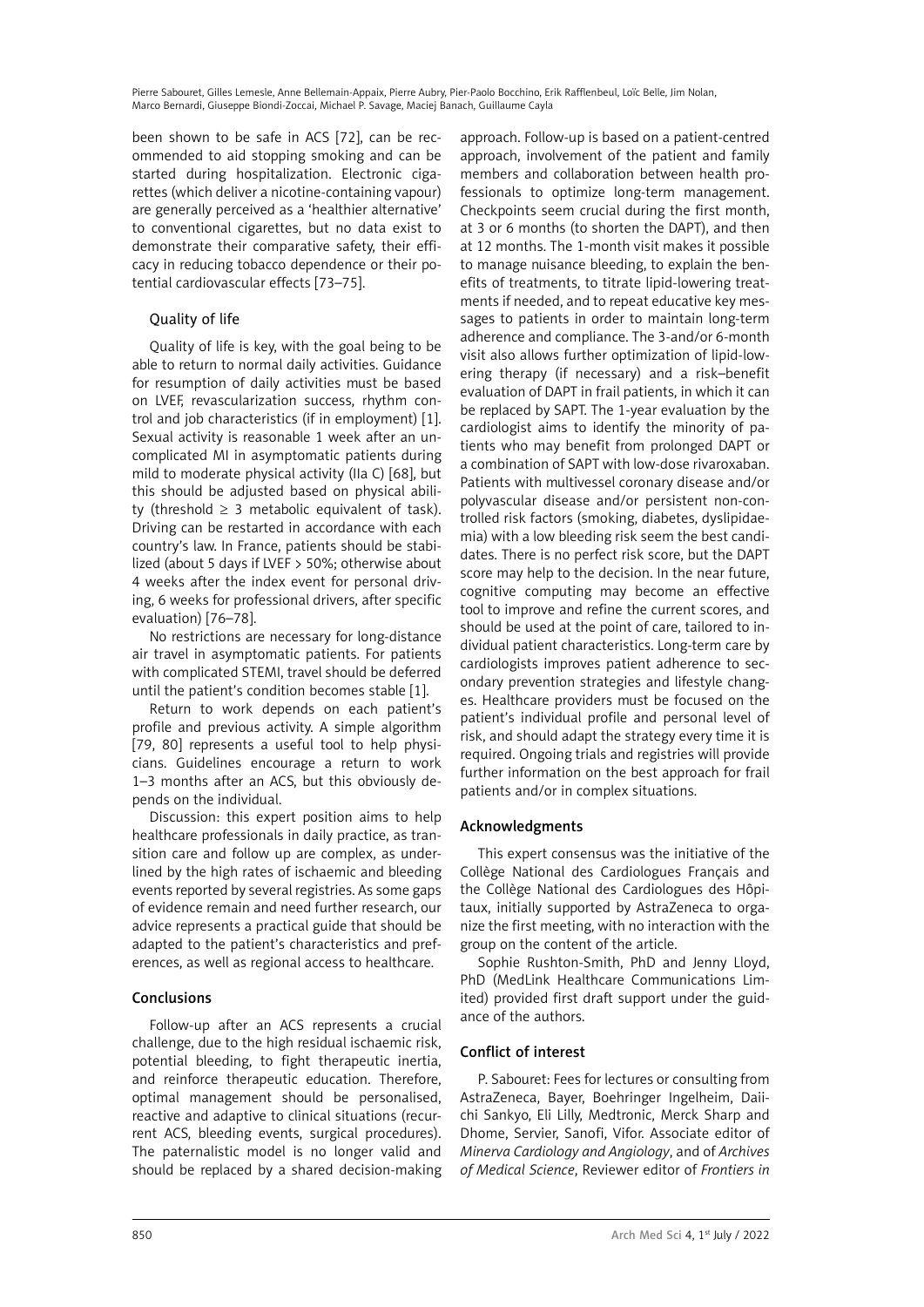*Cardiovascular Medicine* for the sections of cardiovascular epidemiology, heart failure and transplantation, Scientific Director of Axis TV.

G. Lemesle: Fees for lectures or consulting from Amgen, AstraZeneca, Bayer, Biopharma, Bristol-Myers Squibb, Boehringer Ingelheim, Daiichi-Sankyo, Eli Lilly, MSD/ Schering-Plough, Pfizer, Sanofi, Servier, and The Medicines Company.

A. Bellemain-Appaix: Research grants from Daiichi-Sankyo, Eli Lilly, Féderation Française de Cardiologie and Société Française de Cardiologie, consulting fees from AstraZeneca, Daiichi-Sankyo and Eli Lilly.

P. Aubry: Fees for lectures or consulting from AstraZeneca.

Pier Paolo Bocchino reports no disclosure.

Erik Raffenbeul reports no disclosure.

L. Belle: Fees for lectures or consulting from Saint Jude Medical, Terumo, Boston Scientific, Abbott, Cordis, Biotronik, Sanofi, Lilly, Hexacath and Corevio.

G. Biondi-Zoccai has consulted for InnovHeart, Milan, Meditrial, Rome, and Replycare, Rome, all in Italy.

G. Cayla: Research grants to the Institution or Consulting/Lecture Fees from Amgen, AstraZeneca, Bayer, Boehringer Ingelheim, Boston, Biotronik, Bristol-Myers Squibb, Daiichi-Sankyo, Eli-Lilly, Europa, Féderation Française de Cardiologie, Fondation cœur et recherche, Medtronic, MSD, Pfizer, Sanofi-Aventis, The Medicines Company.

M. Banach: speakers bureau: Amgen, Herbapol, Kogen, KRKA, Polpharma, Mylan/Viatris, Novartis, Novo-Nordisk, Sanofi-Aventis, Teva, Zentiva; consultant to Amgen, Daichii Sankyo, Esperion, Freia Pharmaceuticals, Novartis, Novo-Nordisk, Polfarmex, Sanofi-Aventis; grants from Amgen, Mylan/ Viatris, Sanofi and Valeant; CMO at Nomi Biotech Corporation Ltd.

All authors have participated in the work and have reviewed and agree with the content of the article. None of the article contents are under consideration for publication in any other journal or have been published in any journal. No portion of the text has been copied from other material in the literature.

#### R e f e r e n c e s

- 1. Ibanez B, James S, Agewall S, et al. 2017 ESC Guidelines for the management of acute myocardial infarction in patients presenting with ST-segment elevation: The Task Force for the management of acute myocardial infarction in patients presenting with ST-segment elevation of the European Society of Cardiology (ESC). Eur Heart J 2018; 39: 119-77.
- 2. Collet JP, Thiele H, Barbato E, et al.; ESC Scientific Document Group. 2020 ESC Guidelines for the management of acute coronary syndromes in patients presenting

without persistent ST-segment elevation. Eur Heart J 2021; 42: 1289-367.

- 3. Visseren FLJ, Mach F, Smulders YM, et al.; ESC Scientific Document Group. 2021 ESC Guidelines on cardiovascular disease prevention in clinical practice. Eur J Prev Cardiol 2022; 29: 5-115.
- 4. Schiele F, Lemesle G, Angoulvant D, et al.; French Group. Proposal for a standardized discharge letter after hospital stay for acute myocardial infarction. Eur Heart J Acute Cardiovasc Care 2020; 9: 788-801.
- 5. Jackson C, Shahsahebi M, Wedlake T, DuBard CA. Timeliness of outpatient follow-up: an evidence-based approach for planning after hospital discharge. Ann Fam Med 2015; 13: 115-22.
- 6. Banach M, Penson PE, Vrablik M, et al.; ACS EuroPath Central & South European Countries Project. Optimal use of lipid-lowering therapy after acute coronary syndromes: a position paper endorsed by the International Lipid Expert Panel (ILEP). Pharmacol Res 2021; 166: 105499.
- 7. Jackson C, Shahsahebi M, Wedlake T, DuBard CA. Timeliness of outpatient follow-up: an evidence-based approach for planning after hospital discharge. Ann Fam Med 2015; 13: 115-22.
- 8. Haute Autorité de Santé (HAS). Guide parcours de soins maladie coronarienne stable [Guide to stable coronary disease]. http://www.has-sante.fr/portail/ jcms/c\_1761792/fr/guide-parcours-de-soins-maladie-coronarienne-stable [accessed 21 July 2017].
- 9. Penson P, Bruckert E, Marais D, et al. Step-by-step diagnosis and management of the nocebo/drucebo effect in statin associated muscle symptoms patients: a position paper from the International Lipid Expert Panel (ILEP). J Cachexia Sarcopenia Muscle 2022; 13: 1596-622.
- 10. Armero S, Bonello L, Berbis J, et al. Rate of nuisance bleedings and impact on compliance to prasugrel in acute coronary syndromes. Am J Cardiol 2011; 108: 1710-3.
- 11. Ibanez B, James S, Agewall S, et al. 2017 ESC Guidelines for the management of acute myocardial infarction in patients presenting with ST-segment elevation: The Task Force for the management of acute myocardial infarction in patients presenting with ST-segment elevation of the European Society of Cardiology (ESC). Eur Heart J 2018; 39: 119-77.
- 12. Mehran R, Baber U, Steg PG, et al. Cessation of dual antiplatelet treatment and cardiac events after percutaneous coronary intervention (PARIS): 2 year results from a prospective observational study. Lancet 2013; 382: 1714-22.
- 13. Pilgrim T, Vranckx P, Valgimigli M, et al. Risk and timing of recurrent ischemic events among patients with stable ischemic heart disease, non-ST-segment elevation acute coronary syndrome, and ST-segment elevation myocardial infarction. Am Heart J 2016; 175: 56-65.
- 14. Manninger M, Perl S, Brussee H, Toth GG. Sniff of coke breaks the heart: cocaine-induced coronary vasospasm aggravated by therapeutic hypothermia and vasopressors after aborted sudden cardiac death: a case report. Eur Heart J Case Rep 2018; 2: yty041.
- 15. Steg PG, James SK, Atar D, et al. ESC Guidelines for the management of acute myocardial infarction in patients presenting with ST-segment elevation. Eur Heart J 2012; 33: 2569-619.
- 16. Ray KK, Reeskamp LF, Laufs U, et al. Combination lipid-lowering therapy as first-line strategy in very highrisk patients. Eur Heart J 2022; 43: 830-3.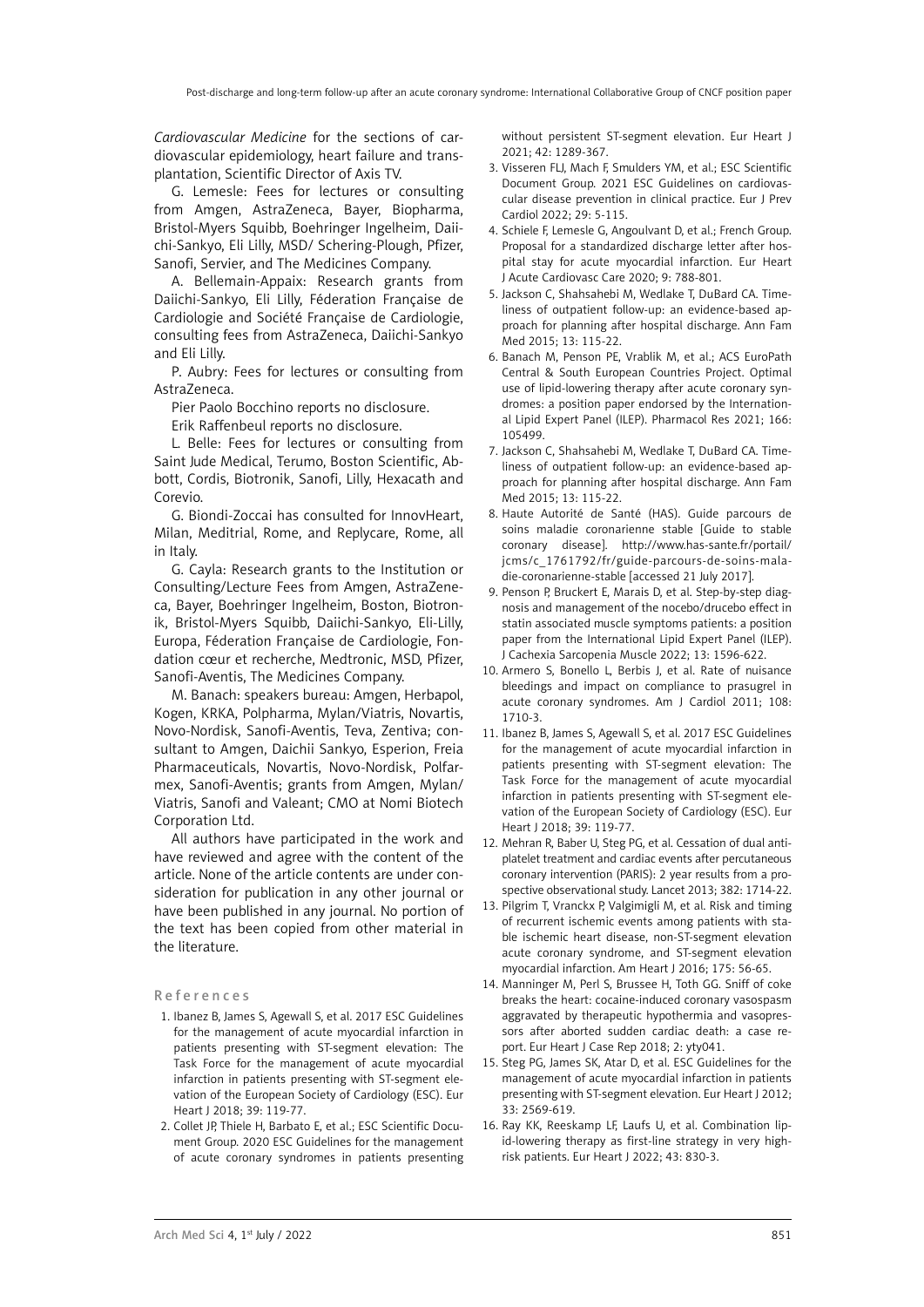- 17. Dyrbuś K, Gąsior M, Penson PE, Banach M. Extreme cardiovascular risk-do we need a new risk category? Eur Heart J 2021. doi: 10.1093/eurheartj/ehab771.
- 18. Averna M, Banach M, Bruckert E, et al. Practical guidance for combination lipid-modifying therapy in highand very-high-risk patients: a statement from a European Atherosclerosis Society Task Force. Atherosclerosis 2021; 325: 99-109.
- 19. Goto K, Nakai K, Shizuta S, et al. Anticoagulant and antiplatelet therapy in patients with atrial fibrillation undergoing percutaneous coronary intervention. Am J Cardiol 2014; 114: 70-8.
- 20. Cannon CP, Harrington RA, James S, et al. Comparison of ticagrelor with clopidogrel in patients with a planned invasive strategy for acute coronary syndromes (PLATO): a randomised double-blind study. Lancet 2010; 375: 283- 93.
- 21. Montalescot G, Wiviott SD, Braunwald E, et al. Prasugrel compared with clopidogrel in patients undergoing percutaneous coronary intervention for ST-elevation myocardial infarction (TRITON-TIMI 38): double-blind, randomised controlled trial. Lancet 2009; 373: 723-31.
- 22. Wiviott SD, Braunwald E, McCabe CH, et al. Prasugrel versus clopidogrel in patients with acute coronary syndromes. N Engl J Med 2007; 357: 2001-15.
- 23. Wallentin L, Becker RC, Budaj A, et al. Ticagrelor versus clopidogrel in patients with acute coronary syndromes. N Engl J Med 2009; 361: 1045-57.
- 24. Cayla G, Cuisset T, Silvain J, et al. Platelet function monitoring to adjust antiplatelet therapy in elderly patients stented for an acute coronary syndrome (ANTARCTIC): an open-label, blinded-endpoint, randomised controlled superiority trial. Lancet 2016; 388: 2015-22.
- 25. Claeys MJ, Beauloye C, Pourbaix S, Sinnaeve PR; Rewinder Study Group. Real world insights on the initiation and treatment duration of oral antiplatelets in acute coronary syndromes: a retrospective cohort study. Eur Heart J Cardiovasc Pharmacother 2017; 3: 189-97.
- 26. Park SJ, Park DW, Kim YH, et al. Duration of dual antiplatelet therapy after implantation of drug-eluting stents. N Engl J Med 2010; 362: 1374-82.
- 27. Lee CW, Ahn JM, Park DW, et al. Optimal duration of dual antiplatelet therapy after drug-eluting stent implantation: a randomized, controlled trial. Circulation 2014; 129: 304-12.
- 28. Valgimigli M, Campo G, Monti M, et al. Short- versus long-term duration of dual-antiplatelet therapy after coronary stenting: a randomized multicenter trial. Circulation 2012; 125: 2015-26.
- 29. Gwon HC, Hahn JY, Park KW, et al. Six-month versus 12-month dual antiplatelet therapy after implantation of drug-eluting stents: the Efficacy of Xience/Promus Versus Cypher to Reduce Late Loss After Stenting (EX-CELLENT) randomized, multicenter study. Circulation 2012; 125: 505-13.
- 30. Kim BK, Hong MK, Shin DH, et al. A new strategy for discontinuation of dual antiplatelet therapy: the RESET Trial (REal Safety and Efficacy of 3-month dual antiplatelet Therapy following Endeavor zotarolimus-eluting stent implantation). J Am Coll Cardiol 2012; 60: 1340-8.
- 31. Feres F, Costa RA, Abizaid A, et al. Three vs twelve months of dual antiplatelet therapy after zotarolimus-eluting stents: the OPTIMIZE randomized trial. JAMA 2013; 310: 2510-22.
- 32. Collet JP, Silvain J, Barthelemy O, et al. Dual-antiplatelet treatment beyond 1 year after drug-eluting stent

implantation (ARCTIC-Interruption): a randomised trial. Lancet 2014; 384: 1577-85.

- 33. Mauri L, Kereiakes DJ, Yeh RW, et al. Twelve or 30 months of dual antiplatelet therapy after drug-eluting stents. N Engl J Med 2014; 371: 2155-66.
- 34. Colombo A, Chieffo A, Frasheri A, et al. Second-generation drug-eluting stent implantation followed by 6- versus 12-month dual antiplatelet therapy: the SECURITY randomized clinical trial. J Am Coll Cardiol 2014; 64: 2086-97.
- 35. Schulz-Schupke S, Byrne RA, Ten Berg JM, et al. IS-AR-SAFE: a randomized, double-blind, placebo-controlled trial of 6 vs. 12 months of clopidogrel therapy after drug-eluting stenting. Eur Heart J 2015; 36: 1252- 63.
- 36. Gilard M, Barragan P, Noryani AA, et al. 6- versus 24-month dual antiplatelet therapy after implantation of drug-eluting stents in patients nonresistant to aspirin: the randomized, multicenter ITALIC trial. J Am Coll Cardiol 2015; 65: 777-86.
- 37. Bonaca MP, Bhatt DL, Cohen M, et al. Long-term use of ticagrelor in patients with prior myocardial infarction. N Engl J Med 2015; 372: 1791-800.
- 38. Han Y, Xu B, Xu K, et al. Six versus 12 months of dual antiplatelet therapy after implantation of biodegradable polymer sirolimus-eluting stent: randomized substudy of the I-LOVE-IT 2 trial. Circ Cardiovasc Interv 2016; 9: e003145.
- 39. Helft G, Steg PG, Le Feuvre C, et al. Stopping or continuing clopidogrel 12 months after drug-eluting stent placement: the OPTIDUAL randomized trial. Eur Heart J 2016; 37: 365-74.
- 40. Hong SJ, Shin DH, Kim JS, et al. 6-month versus 12-month dual-antiplatelet therapy following long everolimus-eluting stent implantation: the IVUS-XPL randomized clinical trial. JACC Cardiovasc Interv 2016; 9: 1438-46.
- 41. Nakamura M, Iijima R, Ako J, et al. Dual antiplatelet therapy for 6 versus 18 months after biodegradable polymer drug-eluting stent implantation. JACC Cardiovasc Interv 2017; 10: 1189-98.
- 42. Palmerini T, Stone GW. Optimal duration of dual antiplatelet therapy after drug-eluting stent implantation: conceptual evolution based on emerging evidence. Eur Heart J 2016; 37: 353-64.
- 43. Levine GN, Bates ER, Bittl JA, et al. 2016 ACC/AHA guideline focused update on duration of dual antiplatelet therapy in patients with coronary artery disease: a report of the American College of Cardiology/American Heart Association Task Force on Clinical Practice Guidelines. J Thorac Cardiovasc Surg 2016; 152: 1243-75.
- 44. Yeh RW, Secemsky EA, Kereiakes DJ, et al. Development and validation of a prediction rule for benefit and harm of dual antiplatelet therapy beyond 1 year after percutaneous coronary intervention. JAMA 2016; 315: 1735-49.
- 45. Sinnaeve PR, Desmet W, Descamps O, et al. One-year and longer dual antiplatelet therapy after an acute coronary syndrome: a Belgian position paper. Acta Cardiol 2017; 72: 19-27.
- 46. Lemesle G, Tricot O, Meurice T, et al. Incident myocardial infarction and very late stent thrombosis in outpatients with stable coronary artery disease. J Am Coll Cardiol 2017; 69: 2149-56.
- 47. Eikelboom JW, Connolly SJ, Bosch J, et al. Rivaroxaban with or without aspirin in stable cardiovascular disease. N Engl J Med 2017; 377: 1319-30.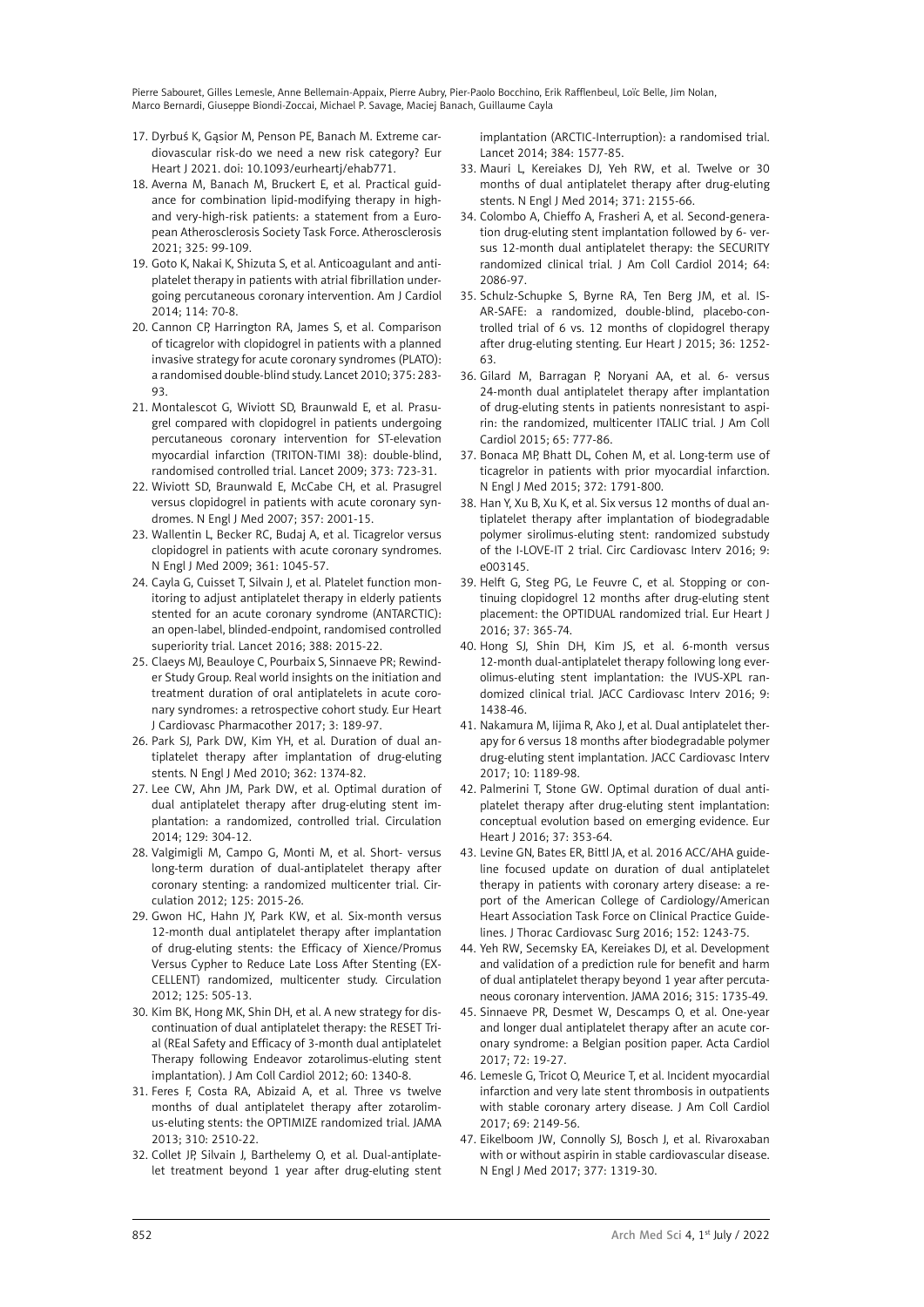- 48. Costa F, van Klaveren D, James S, et al. Derivation and validation of the predicting bleeding complications in patients undergoing stent implantation and subsequent dual antiplatelet therapy (PRECISE-DAPT) score: a pooled analysis of individual-patient datasets from clinical trials. Lancet 2017; 389: 1025-34.
- 49. Cuisset T, Deharo P, Quilici J, et al. Benefit of switching dual antiplatelet therapy after acute coronary syndrome: the TOPIC (timing of platelet inhibition after acute coronary syndrome) randomized study. Eur Heart J 2017; 38: 3070-8.
- 50. Hall R, Mazer CD. Antiplatelet drugs: a review of their pharmacology and management in the perioperative period. Anesth Analg 2011; 112: 292-318.
- 51. Mehran R, Baber U, Sharma SK, et al.. Ticagrelor wit or without aspirin in high-risk patients after PCI. N Engl J Med 2019; 381: 2032-42.
- 52. Douketis JD, Spyropoulos AC, Spencer FA, et al. Perioperative management of antithrombotic therapy: Antithrombotic Therapy and Prevention of Thrombosis, 9th ed: American College of Chest Physicians Evidence-Based Clinical Practice Guidelines. Chest 2012; 141: e326S-50S.
- 53. Lip GY, Windecker S, Huber K, et al. Management of antithrombotic therapy in atrial fibrillation patients presenting with acute coronary syndrome and/or undergoing percutaneous coronary or valve interventions: a joint consensus document of the European Society of Cardiology Working Group on Thrombosis, European Heart Rhythm Association (EHRA), European Association of Percutaneous Cardiovascular Interventions (EAPCI) and European Association of Acute Cardiac Care (ACCA) endorsed by the Heart Rhythm Society (HRS) and Asia-Pacific Heart Rhythm Society (APHRS). Eur Heart J 2014; 35: 3155-79.
- 54. Faxon DP, Eikelboom JW, Berger PB, et al. Consensus document: antithrombotic therapy in patients with atrial fibrillation undergoing coronary stenting. A North-American perspective. Thromb Haemost 2011; 106: 572-84.
- 55. Kirchhof P, Benussi S, Kotecha D, et al. 2016 ESC Guidelines for the management of atrial fibrillation developed in collaboration with EACTS. Eur Heart J 2016; 37: 2893- 962.
- 56. Mach F, Baigent C, Catapano AL, et al.; ESC Scientific Document Group. 2019 ESC/EAS Guidelines for the management of dyslipidaemias: lipid modification to reduce cardiovascular riskThe Task Force for the management of dyslipidaemias of the European Society of Cardiology (ESC) and European Atherosclerosis Society (EAS). Eur Heart J 2020; 41: 111-88.
- 57. Schiele F, Farnier M, Krempf M, Bruckert E, Ferrieres J; French Group. A consensus statement on lipid management after acute coronary syndrome. Eur Heart J Acute Cardiovasc Care 2018; 7: 532-43.
- 58. Piepoli MF, Hoes AW, Agewall S, et al. 2016 European Guidelines on cardiovascular disease prevention in clinical practice: The Sixth Joint Task Force of the European Society of Cardiology and Other Societies on Cardiovascular Disease Prevention in Clinical Practice (constituted by representatives of 10 societies and by invited experts): Developed with the special contribution of the European Association for Cardiovascular Prevention & Rehabilitation (EACPR). Eur J Prev Cardiol 2016; 23: NP1-96.
- 59. Cannon CP, Blazing MA, Giugliano RP, et al. Ezetimibe added to statin therapy after acute coronary syndromes. N Engl J Med 2015; 372: 2387-97.
- 60. Pedersen TR, Faergeman O, Kastelein JJ, et al. High-dose atorvastatin vs usual-dose simvastatin for secondary prevention after myocardial infarction: the IDEAL study: a randomized controlled trial. JAMA 2005; 294: 2437-45.
- 61. Sabatine MS, Giugliano RP, Keech AC, et al. Evolocumab and clinical outcomes in patients with cardiovascular disease. N Engl J Med 2017; 376: 1713-22.
- 62. Landmesser U, Chapman JM, Farnier M, et al. European Society of Cardiology/European Atherosclerosis Society Task Force consensus statement on proprotein convertase subtilisin/kexin type 9 inhibitors: practical guidance for use in patients at very high cardiovascular risk. Eur Heart J 2017; 38: 2245-55..
- 63. Ray KK, Reeskamp LF, Laufs U, et al. Combination lipid-lowering therapy as first-line strategy in very highrisk patients. Eur Heart J 2022; 43: 830-3.
- 64. Bytyci I, Penson PE, Mikhailidis DP, et al. Prevalence of Statin Intolerance: a meta-analysis. Eur Heart J 2022. doi: 10.1093/eurheartj/ehac015.
- 65. Catapano AL, Reiner Z, De Backer G, et al. Task Force for the management of dyslipidaemias of the European Society of Cardiology (ESC) and the European Atherosclerosis Society (EAS), ESC/EAS Guidelines for the management of dyslipidaemias: the Task Force for the management of dyslipidaemias of the European Society of Cardiology (ESC) and the European Atherosclerosis Society (EAS). Atherosclerosis 2011; 217 Suppl 1: S1-44.
- 66. Penson PE, Banach M. Nocebo/drucebo effect in statin-intolerant patients: an attempt at recommendations. Eur Heart J 2021; 42: 4787-8.
- 67. Banach M, Duell PB, Gotto AM Jr, et al. Association of bempedoic acid administration with atherogenic lipid levels in phase 3 randomized clinical trials of patients with hypercholesterolemia. JAMA Cardiol 2020; 5: 1124-35.
- 68. Pouche M, Ruidavets JB, Ferrieres J, et al. Cardiac rehabilitation and 5-year mortality after acute coronary syndromes: the 2005 French FAST-MI study. Arch Cardiovasc Dis 2016; 109: 178-87.
- 69. Borjesson M, Assanelli D, Carre F, et al.; ESC Study Group of Sports Cardiology, Recommendations for participation in leisure-time physical activity and competitive sports for patients with ischaemic heart disease. Eur J Cardiovasc Prev Rehabil 2006; 13: 137-49.
- 70. Katsiki N, Mikhailidis DP, Bajraktari G, et al.; International Lipid Expert Panel (ILEP). Statin therapy in athletes and patients performing regular intense exercise – Position paper from the International Lipid Expert Panel (ILEP). Pharmacol Res 2020; 155: 104719.
- 71. Prugger C, Wellmann J, Heidrich J, et al. Readiness for smoking cessation in coronary heart disease patients across Europe: results from the EUROASPIRE III survey. Eur J Prev Cardiol 2015; 22: 1212-9.
- 72. Meine TJ, Patel MR, Washam JB, Pappas PA, Jollis JG. Safety and effectiveness of transdermal nicotine patch in smokers admitted with acute coronary syndromes. Am J Cardiol 2005; 95: 976-8.
- 73. Drummond MB, Upson D. Electronic cigarettes. Potential harms and benefits. Ann Am Thorac Soc 2014; 11: 236-42.
- 74. Nelluri B, Murphy K, Mookadam F, Mookadam M. The current literature regarding the cardiovascular effects of electronic cigarettes. Future Cardiol 2016; 12: 167-79.
- 75. Goodney PP, Spangler EL, Newhall K, et al. Feasibility and pilot efficacy of a brief smoking cessation intervention delivered by vascular surgeons in the Vascular Physician Offer and Report (VAPOR) Trial. J Vasc Surg 2017; 65: 1152-60e2.